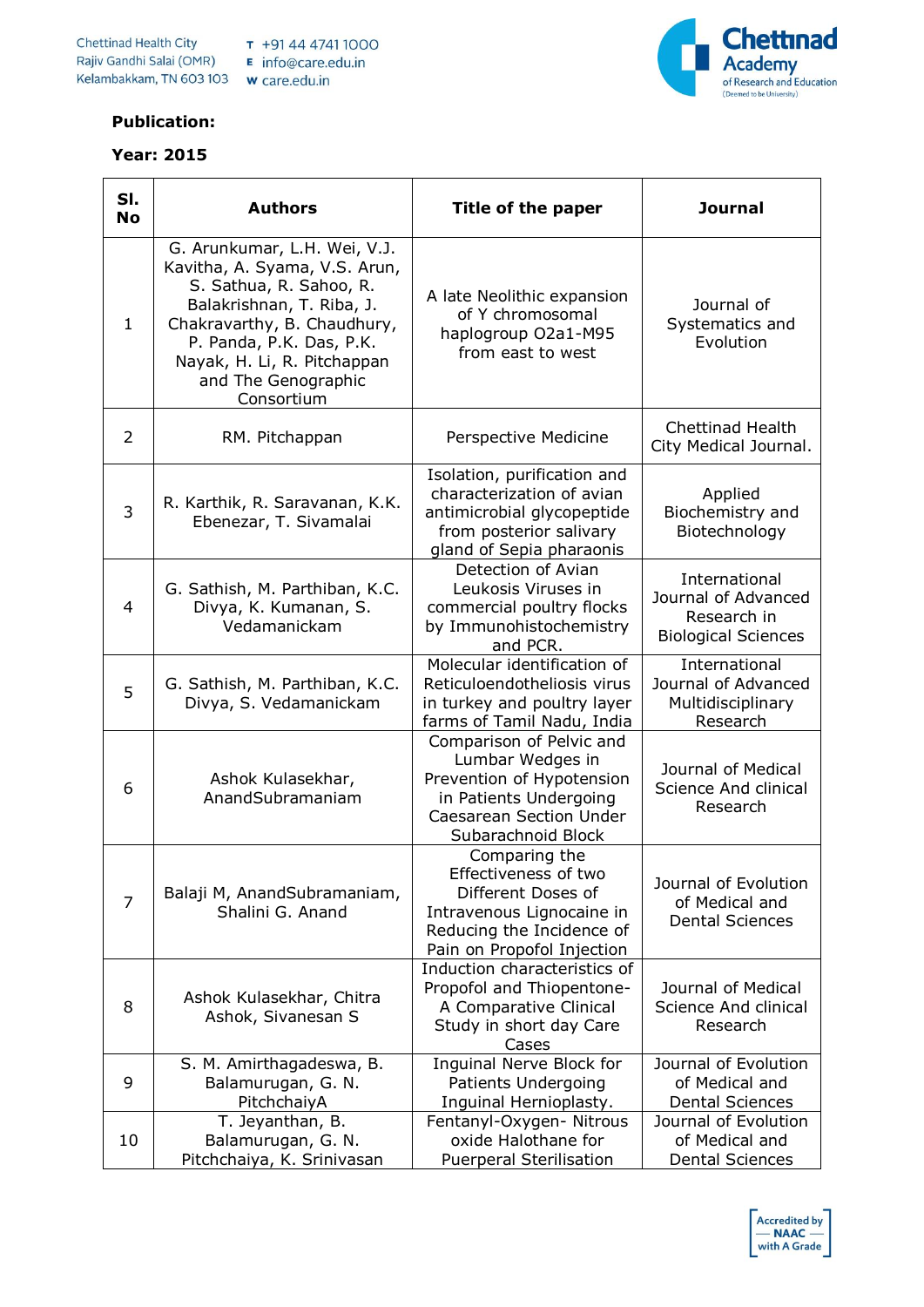

| 11 | AnandSubramaniam, Ashok<br>Kulasekhar, Shalini G Anand                                                                  | Comparison of intubating<br>conditions with two doses<br>of rocuronium at 60 and<br>80 seconds                                                     | International<br>Journal of Recent<br><b>Trends in Science</b><br>And Technology |
|----|-------------------------------------------------------------------------------------------------------------------------|----------------------------------------------------------------------------------------------------------------------------------------------------|----------------------------------------------------------------------------------|
| 12 | AnandSubramaniam, Shalini<br>G. Anand                                                                                   | Study of intravenous<br>clonidine Vs intravenous<br>dexmedetomidine to<br>attenuate the response to<br>laryngoscopy and<br>intubation.             | International<br>Journal of Recent<br><b>Trends in Science</b><br>And Technology |
| 13 | Karthik P AnandSubramaniam<br>Lailu Mathews.Gopalakrishnan<br>Raman                                                     | Anaesthetic Management<br>of a Pregnant Patient with<br>Sub Dural Haematoma<br>(SDH), Caesarean Section<br>and Evacuation of SDH.                  | <b>Chettinad Health</b><br>City Medical Journal                                  |
| 14 | Pavish N B Anand S<br>Mohanarangam.Lailu Mathews                                                                        | Pulmonary Embolism<br>Following Induction of<br>Anesthesia.                                                                                        | <b>Chettinad Health</b><br>City Medical Journal                                  |
| 15 | Mohamed Arif S A, Lailu<br>Mathews, Anand S                                                                             | Anaesthetic Management<br>of Excision of Carotid Body<br>Tumor.                                                                                    | <b>Chettinad Health</b><br>City Medical Journal                                  |
| 16 | HariBalakrishnan B,<br>Ramkumar R P, Lailu<br>Mathews, Balaji N                                                         | Anaesthetic Management<br>of Snake bite<br>envenomation<br>compilicated with cellulitis<br>for fasciotomy.                                         | <b>Chettinad Health</b><br>City Medical Journal                                  |
| 17 | Deepak kumaarN, Arunkumar<br>A, LailuMathews                                                                            | Management of intra<br>operative myocardial<br>ischemia.                                                                                           | <b>Chettinad Health</b><br>City Medical Journal                                  |
| 18 | Uma Maheswari K, Santhi S,<br>Malar RJ, Cystatin C                                                                      | An alternative dialysis<br>adequacy marker in high<br>flux hemodialysis                                                                            | Indian Journal of<br>Nephrology                                                  |
| 19 | Jha, S.K.,<br>Jothiramalingam, S.B.,<br>Jagadeesh Marthandam, I.,<br>Thirunavukarasu, P                                 | Broken tracheostomy<br>tube: A case report                                                                                                         | Otolaryngology<br>Online Journal                                                 |
| 20 | Priya K, Thirunavukarasu P,<br>Jothiramalingam SB,<br>Marthandam J, Preethi P,<br>Prabakaran S, Sivakami R,<br>Navin RB | Correlating the site of<br>tympanic membrane<br>perforation with hearing<br>loss.                                                                  | Journal Of Evolution<br>Of Medical And<br>Dental Sciences.                       |
| 21 | LoganathanMannu, Habeed<br>Mohammed Shajahan,<br>V.Balakrishnan,<br>KarunanithiRamaiah,<br>Natarajan Ramalingam         | Outcome analysis of early<br>laparoscopic<br>cholecystectomy in acute<br>cholecystitis through<br>various grades using<br>Tokyo guidelines grades. | International<br>Journal of recent<br>trends in Science<br>and Technology.       |
| 22 | LoganathanMannu, Habeed<br>Mohammed Shajahan,<br>V.Balakrishnan,<br>KarunanithiRamaiah,<br>Natarajan Ramalingam         | Role of early laparoscopic<br>cholecystectomy in acute<br>cholecystitis - A<br>retrospective analysis.                                             | International<br>Journal of recent<br>trends in Science<br>and Technology        |
| 23 | LoganathanMannu, Habeed<br>Mohammed Shajahan,<br>V.Balakrishnan,<br>KarunanithiRamaiah,                                 | Single incision two ports<br>and two slings technique<br>oflaparoscopic<br>cholecystectomy - A                                                     | International<br>Journal of Recent<br><b>Trends in Science</b><br>and Technology |

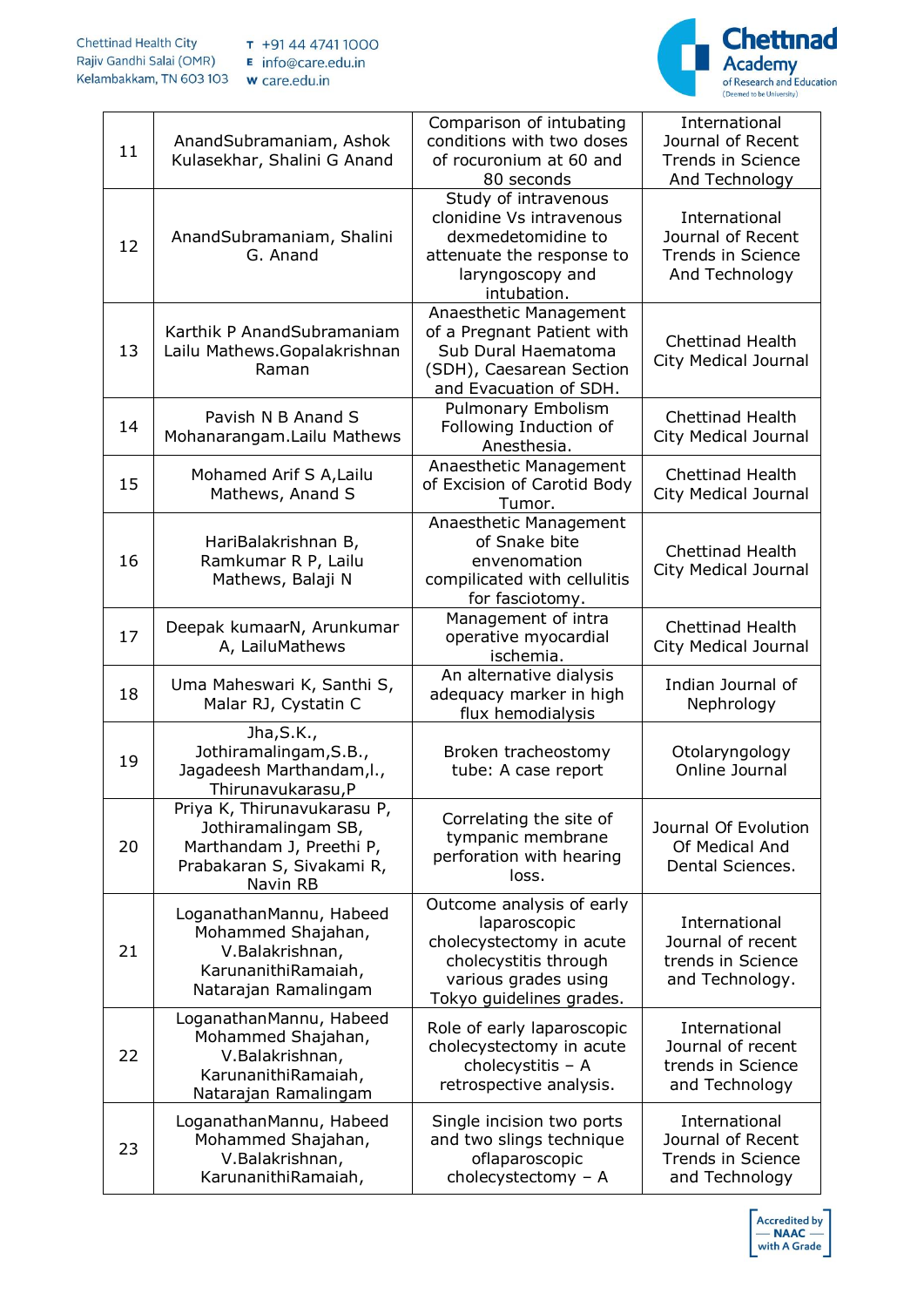

|    | Natarajan Ramalingam.                                                        | retrospective analysis of<br>our practice.                                                                                                                                            |                                                                           |
|----|------------------------------------------------------------------------------|---------------------------------------------------------------------------------------------------------------------------------------------------------------------------------------|---------------------------------------------------------------------------|
| 24 | Natarajan , Loganathan,<br>Habeebmohammed,<br>Karunanithi                    | Role of diagnostic<br>laparoscopy for<br>undiagnosed abdomen<br>pain.                                                                                                                 | Journal of Medical<br>Science And clinical<br>Research                    |
| 25 | Habeebmohammed,<br>Loganathan, Karunanithi,<br>Balakrishnan, Natarajan       | Early laparoscopic<br>appendicectomy in<br>complicated appendicitis- a<br>retrospective analysis of<br>our experience.                                                                | Journal of Medical<br>Science And clinical<br>Research                    |
| 26 | N .Sivarajan,<br>SampathkumarGorgya,<br>Ganesan                              | An Interesting case of<br>abdominal mass - Evans<br>tumour arising from<br>greater curvature of<br>stomach                                                                            | Journal of Medical<br>Science And clinical<br>Research                    |
| 27 | BalakrishnanT, N. Sivarajan                                                  | Free Fibula Flow through<br>osteocutaneous flap in the<br>upper extremity sarcoma<br>reconstruction                                                                                   | Journal of Evolution<br>of Medical and<br><b>Dental Sciences</b>          |
| 28 | N.Sivarajan, K.Senthil Kumar,<br>R.Ganesan, Padmanabhan                      | Practical tool in diagnosis<br>of acute appendicitis                                                                                                                                  | International<br>Journal of recent<br>trends in science<br>and technology |
| 29 | Jayanthi S., Renuka B, Jeya M                                                | Plasmid Mediated Drug<br>Resistance in<br>Acinetobacter baumanii<br><b>Isolated from Clinical</b><br>Samples                                                                          | Indian Journal of<br>Applied Research                                     |
| 30 | Shifa Meharaj SH,<br>Priyadarshini S, Shameem<br><b>Banu AS</b>              | Speciation and<br>Antibiogram Pattern of<br>Tribe Proteeae with Special<br>Reference To ESBL and<br>Carbapenemase Detection                                                           | International<br>Journal Clinical and<br><b>Biomedical</b><br>Research    |
| 31 | Umamageswari SSM, Habeeb<br>Mohammed S and Shameem<br>Banu AS.               | Comparative Ceftaroline<br>activity tested against<br>Staphylococcus aureus<br>associated with acute<br>bacterial skin and skin<br>structure infection from a<br>tertiary care center | Indian Journal of<br>Applied Research                                     |
| 32 | Umamageswari SSM,<br>Swarnapriya and Shameem<br><b>Banu AS</b>               | A study of pregnancy<br>associated asymptomatic<br>bacteriuria in a tertiary<br>care hospital.                                                                                        | International<br>Journal of Scientific<br>Research                        |
| 33 | Karthikeyan KV, Manimaran R                                                  | <b>Axillary Nerve</b><br>Schwannoma-A rare<br>occurrence                                                                                                                              | <b>Chettinad Health</b><br>City Medical Journal                           |
| 34 | Krishnakumar M, Karthikeyan<br>KV, V G Ramesh                                | Surgery for far lateral disc<br>prolapse                                                                                                                                              | Chettinad Health<br>City Medical Journal                                  |
| 35 | Victor Moirangthem, Bharat<br>Kumar R J, Vijayanand R R,<br>Narayana Reddy M | Volar Plating Of Distal<br>Radius Fracture: A<br>Retrospective Analysis                                                                                                               | Journal of Evolution<br>of Medical and<br><b>Dental Sciences</b>          |

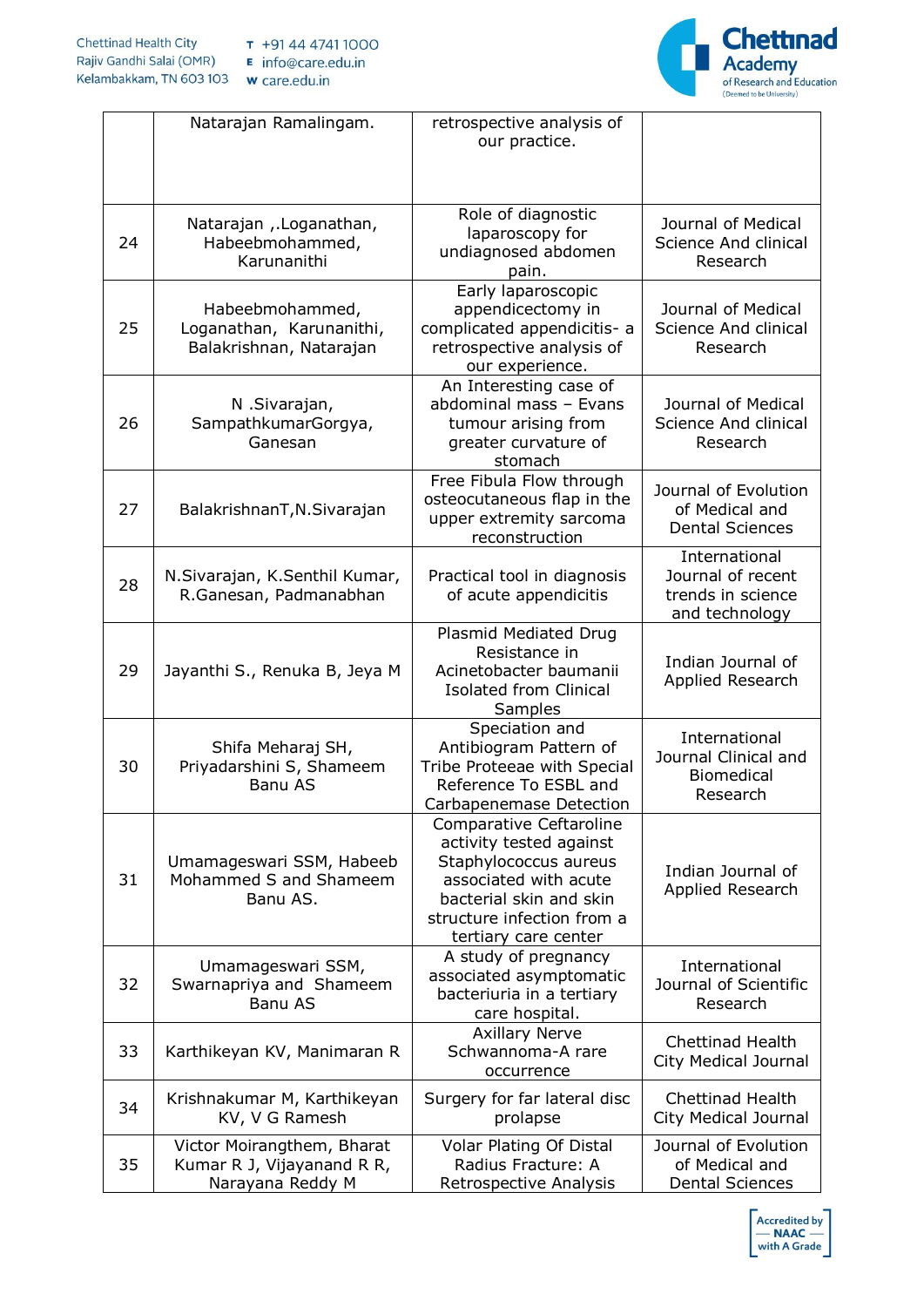

| 36 | G Chander, Kanagasarathy K,<br>Vijaysharathy Chander,<br>Narayana Reddy M              | <b>Treatment Of Unstable</b><br>Intertrochanteric Fracture<br>Of Femur With Dynamic<br><b>Hip Screw Versus Proximal</b><br>Femoral Nail: A<br>Comparative Study                                                                                                  | Journal of Evolution<br>of Medical and<br>Dental Sciences.                |
|----|----------------------------------------------------------------------------------------|------------------------------------------------------------------------------------------------------------------------------------------------------------------------------------------------------------------------------------------------------------------|---------------------------------------------------------------------------|
| 37 | Venkataraman, Sathyadharan                                                             | Role Of Needle Synovial<br>Biopsy In Joint Diseases                                                                                                                                                                                                              | Journal of Evolution<br>of Medical and<br><b>Dental Sciences</b>          |
| 38 | Bharat Kumar R J, Victor<br>Moirangthem, Narayana<br>Reddy M                           | Early Functional Results Of<br>Unstable Pertrochanteric<br><b>Fractures Treated With</b><br>Proximal Femoral Nails In<br>A Peripheral Tertiary Care<br>Centre.                                                                                                   | Journal of Evolution<br>of Medical and<br><b>Dental Sciences</b>          |
| 39 | Kanaga Sarathy K, Kavin<br>Amuthan A M, J. Raja<br>Purushothaman, Narayana<br>Reddy M, | <b>Functional Outcome After</b><br>Intramedullary K-Wire<br><b>Fixation Of Fifth</b><br>Metacarpal Neck Fractures                                                                                                                                                | Journal of Evolution<br>of Medical and<br><b>Dental Sciences</b>          |
| 40 | Kanagasarathy, Chander S G,<br>Narayana Reddy M                                        | Functional Outcome Of<br>High Energy Tibial Plateau<br><b>Fractures Treated With</b><br>Open Reduction And<br><b>Internal Fixation</b>                                                                                                                           | Journal of Evolution<br>of Medical and<br><b>Dental Sciences</b>          |
| 41 | Chander S G, Kanagasarthy K,<br>Balaji Govindarajan, Narayana<br>Reddy M               | The Chettinad Experience<br>With Fixed-Angle Locking<br>Plate Fixation For<br>Fractures Of Distal Tibia                                                                                                                                                          |                                                                           |
| 42 | Chander SG, Subramaniam<br>MH, Narayana Reddy                                          | To asses the prevalence of<br>Osteoporosis among<br>elderly people presenting<br>with hip fractures; an<br>observational study.                                                                                                                                  | International<br>Journal of Recent<br>trends in Science<br>and Technology |
| 43 | Gopalan Balachandar                                                                    | Coexisting Upper Lumbar-<br>Disc Herniation and<br>Lumbosacral<br>Radiculoplexus<br>Neuropathy: A Diagnostic<br>Challenge A Case Report,<br><b>Upper Lumbar-Disc</b><br>Herniation and<br>Lumbosacral<br>Radiculoplexus<br>Neuropathy: A Diagnostic<br>Challenge | A Case Report                                                             |
| 44 | P Saravanan, Dobson Dominic                                                            | Arthroscopic Acl<br><b>Reconstruction Using</b><br>Hamstring Tendon<br>Autograft Fixed With<br>Endobutton CI® And<br>Biorci- Ha® Interference<br>Screw                                                                                                           | Journal of Evolution<br>of Medical and<br><b>Dental Sciences</b>          |
| 45 | Gnanaraj P, Dayalan H, Elango<br>T, Malligarjunan H,<br>Vijayashree R, Ramesh Rao K.   | Down regulation of<br>involucrin in psoriatic<br>lesions following therapy<br>with propylthiouracil, an                                                                                                                                                          | International journal<br>of dermatology                                   |

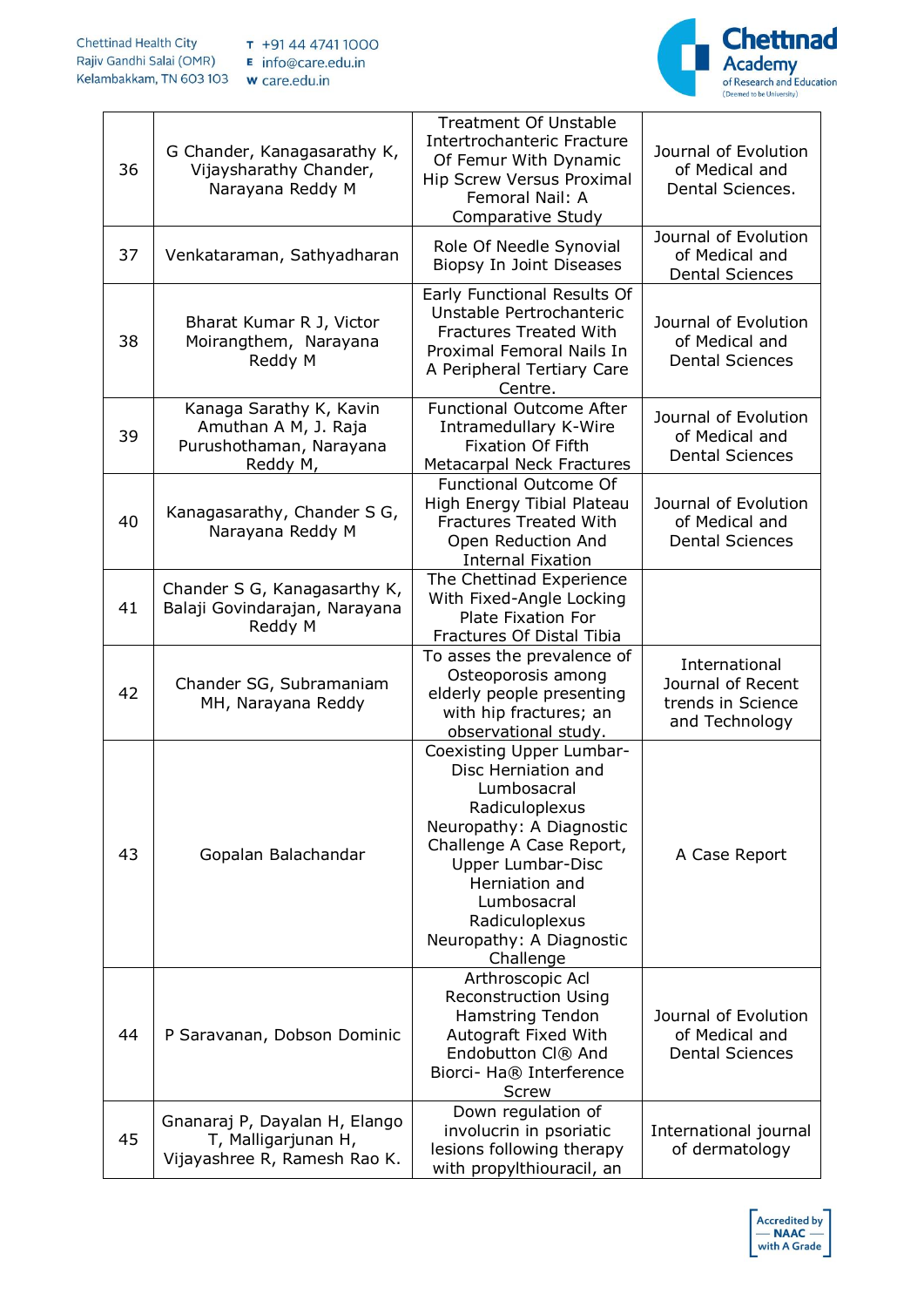

|    |                                                                                   | anti-thyroid thioureylene:<br>immunohistochemistry and<br>gene expression analysis.                                                          |                                                                  |
|----|-----------------------------------------------------------------------------------|----------------------------------------------------------------------------------------------------------------------------------------------|------------------------------------------------------------------|
| 46 | Vijayashree R, Aruthra P,<br>Ramesh Rao K.                                        | Comparison of Manual and<br>Automated Methods of<br>Quantitation of<br>Oestrogen/Progesterone<br>Receptor Expression in<br>Breast Carcinoma. | Journal of Clinical<br>and Diagnostic<br>Research.               |
| 47 | Aruthra P, Vijayashree R,<br>Ramesh Rao K                                         | Automated Quantitation of<br>Receptor Status of Breast<br>Carcinoma with<br>Immunohistochemical<br>Reclassification                          | Journal of Evolution<br>of Medical and<br><b>Dental Sciences</b> |
| 48 | Vijayashree R, Ramesh Rao K                                                       | A Semi-Automated<br>Morphometric Assessment<br>of Nuclei in Pap Smears<br>using ImageJ                                                       | Journal of Evolution<br>of Medical and<br><b>Dental Sciences</b> |
| 49 | Vijayashree Raghavan, Devi<br>Subbarayan, Ramesh K. Rao                           | Eccrine Angiokeratomatous<br>Hamartoma: Report of A<br>Case with brief review.                                                               | Annals of Pathology<br>and Laboratory<br>Medicine                |
| 50 | Anitha Subhikhsha Rajesh,<br>Sushma Nayar                                         | Estimation of high<br>sensitivity C-reactive<br>protein in patients with<br>periodontal disease and<br>without coronary artery<br>disease.   | Indian Journal of<br>Dental Research                             |
| 51 | Femela Muniraj                                                                    | Classification of Acute<br>Leukemias - Past, Present<br>and Future.                                                                          | International<br>Journal of Science<br>Study.                    |
| 52 | Femela Muniraj, Vijay Amritraj                                                    | Pseudobasophilia in<br>Paediatric Age Group.                                                                                                 | International<br>Journal of Science<br>Study                     |
| 53 | Femela Muniraj, Vijay<br>Amritraj, Govindaraju<br>Soundararajan                   | Auto analyzer generated<br>spurious basophilia in<br>adolescents and adults.                                                                 | International<br>Journal of Science<br>Study                     |
| 54 | Subbarayan D, Ravi P.                                                             | Platelet indices in the<br>spectrum of ischemic heart<br>disease                                                                             | Indian Journal of<br>applied Research                            |
| 55 | Chidambharam Choccalingam,<br>Teena Eugene, Vijayshree<br>Raghavan, Balamurugan S | Role of gross pathology in<br>ovarian cystic lesions:<br>Gross and microscopic<br>pathology of three ovarian<br>cystic lesions               | Sri Ramachandra<br>Journal of Medicine                           |
| 56 | Chidambharam Choccalingam,<br>Premila Samuel, Pari                                | Synchronous Bilateral Non-<br>seminomatous Mixed Germ<br>Cell Tumours of Testis.                                                             | <b>Chettinad Health</b><br>City Medical Journal                  |
| 57 | Vijayashree R, Ramesh Rao K                                                       | An Image Based Semi-<br>Automated Morphometric<br>Assessment of Nuclei in<br>Oncopathology.                                                  | International<br>Journal of Science<br>Study                     |
| 58 | Ezhilnila S, Prince J. Samuel,<br>Shyamala R                                      | Influence of Handgrip<br>Exercise on Intraocular<br>Pressure                                                                                 | <b>JMSCR</b>                                                     |

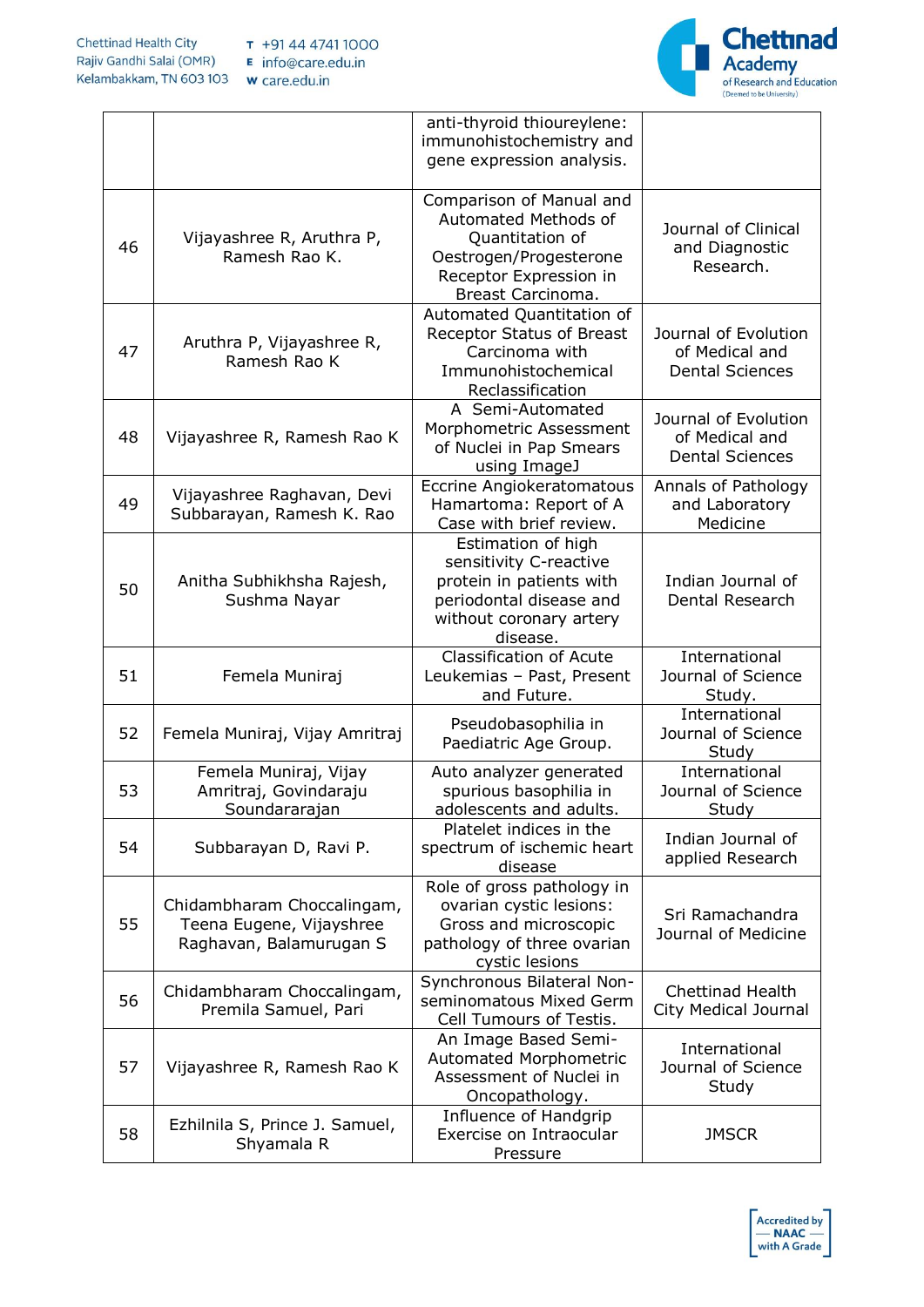

| 59 | A. Ahamed Basha, D. C.<br>Mathangi, R. Shyamala                                                                                 | Impact of lunar cycle on<br>heart rate variability (RR<br>interval)                                                                                                                        | Indian Journal of<br>Basic and Applied<br>Medical Research                              |
|----|---------------------------------------------------------------------------------------------------------------------------------|--------------------------------------------------------------------------------------------------------------------------------------------------------------------------------------------|-----------------------------------------------------------------------------------------|
| 60 | A. Rafiq Anwar, A. Ahamed<br>Basha                                                                                              | Benign Prostatic<br>Hyperplasia and its<br>Association with ABO Blood<br>Group System                                                                                                      | Journal of medical<br>science and clinical<br>research                                  |
| 61 | Einstien A, PraveenKumar N                                                                                                      | <b>Evaluation of Primary Bone</b><br>Tumors with Plain<br>Radiograph, CT, MR and<br>Correlation with Surgical<br>and Histo-Pathological<br>Findings, Research Journal<br>of Pharmaceutical | Biological and<br><b>Chemical Sciences</b>                                              |
| 62 | Ashwin Kumar A, Abubacker<br>Sulaiman F, Karunya Lakshmi<br>G, Rajesh R, Vivek E                                                | MRI versus CT: The<br>Successor and Predecessor<br>in Hyper Acute / Acute<br>Stroke. MRI VERSUS CT:<br>The successor and<br>predecessor in hyper acute<br>acute stroke                     | Journal of Evolution<br>of Medical and<br><b>Dental Sciences</b>                        |
| 63 | Karunya Lakshmi G,<br>Abubacker Sulaiman F, Ashwin<br>Kumar A, Shriranjani S                                                    | Comparison of clinical<br>judgment and radiological<br>correlation in evaluation of<br>acute abdomen.                                                                                      | Journal of Evolution<br>of Medical and<br><b>Dental Sciences</b>                        |
| 64 | Fatima Farzana K, Abubacker<br>Sulaiman F, Ruckmani A,<br>Vijayalakshmi K, Karunya<br>Lakshmi G, Shri Ranjini S,<br>Duraivel M. | <b>Effects of Flax Seeds</b><br>Supplementation in Poly<br>Cystic Ovarian Syndrome.                                                                                                        | International<br>Journal of<br>Pharmaceutical<br><b>Sciences Review</b><br>and Research |
| 65 | Einstien A, Rahul A Virani                                                                                                      | Possible role of single-<br>voxel 1H MRS in<br>differential diagnosis of<br>Suprasellar tumors                                                                                             | International<br>Journal of pharma<br>and bio sciences                                  |
| 66 | Vivek E, Abubacker Sulaiman<br>F, Srinivasa Mudali K                                                                            | Diagnostic Value of 3D<br>Fiesta Sequence in<br>Imaging of Lumbar<br>Radiculopathy.                                                                                                        | International<br>Journal of<br>Contemporary<br>Medical Research.                        |
| 67 | S Ranjani, F. Abubacker<br>Sulaiman, Srinivasa Mudali,<br>Ashraf Ahmed, Karunya<br>Lakshmi                                      | Correlation of Non-<br>alcoholic Fatty Liver<br>Disease and Diabetes<br>Mellitus                                                                                                           | International<br>Journal of Scientific<br>Study                                         |
| 68 | Subramanian S, Apar Jindal,<br>Abu backer Sulaiman and<br>Meenakshi N                                                           | Pulmonary Sequestration -<br>Rare Findings                                                                                                                                                 | International<br>Journal of Pharma<br>and Bio Sciences.                                 |
| 69 | Praveen Kumar Natesan,<br>Einstein Arulraj, Moorthy<br>Gurunathan                                                               | Sonographic detection of<br>intussceptio n with<br>malrotation: waughs<br>syndrome                                                                                                         | Journal of Evolution<br>of Medical and<br><b>Dental Sciences</b>                        |
| 70 | J.Gunasundari, B.Sc (N), A.<br>Rathiga.A                                                                                        | Knowledge on Cervical<br>Cancer and its prevention<br>among Women.                                                                                                                         | Journal of Pharmacy<br>and Biological<br>science                                        |
| 71 | Jemcy John, A.Rathiga                                                                                                           | <b>Effectiveness of Buerger</b><br>Allen Exercise to improve<br>the lower Extremity<br>perfusion among patients                                                                            | International<br>Journal of current<br>research and<br><b>Academic Review</b>           |

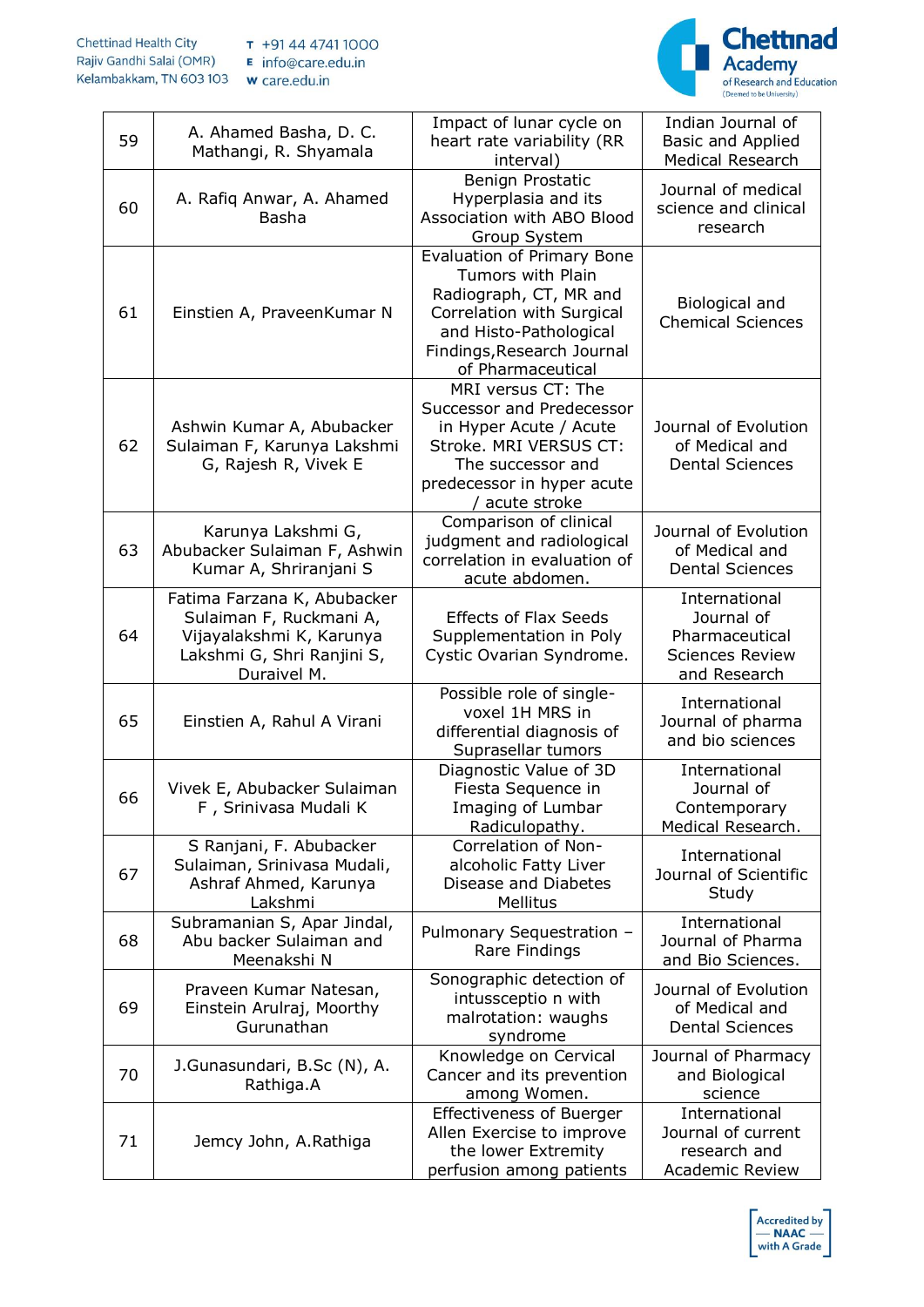

|    |                                                   | with type 2 diabetes<br>mellitus                                                                                                                                                                                                                                                                                                                     |                                                                  |
|----|---------------------------------------------------|------------------------------------------------------------------------------------------------------------------------------------------------------------------------------------------------------------------------------------------------------------------------------------------------------------------------------------------------------|------------------------------------------------------------------|
| 72 | Rathig.a, Aswathy Panicker &<br>Anandhi           | A cross sectional study to<br>assess the health seeking<br>Behaviours and practices<br>regarding menstrual<br>problems Among<br>adolescent girls studying in<br>selected tertiary College<br>kelambakkam<br>kanchipuram district.                                                                                                                    | International<br>Journal of Medical &<br><b>Surgical Nursing</b> |
| 73 | Angelin Esti                                      | Assess the Effectiveness of<br><b>Structured Teaching</b><br>Programme on Knowledge<br>Regarding Prophylactic<br>Measures in Prevention of<br>Deep Vein Thrombosis<br>Among Patients Confined<br>To Bed In Tertiary Hospital<br>Chennai Tamilnadu India.                                                                                             | International<br>Journal Of Scientific<br>Research               |
| 74 | Anitha.R                                          | <b>Evaluate The Effectiveness</b><br>Of Self Instructional<br>Module On Selected<br>Aspects Of Universal<br><b>Precaution Among</b><br>Registered Nurses In<br>Selected Tertiary Hospital,<br>Kanchipuram District<br>Tamilnadu                                                                                                                      | International<br>Journal of Current<br>Research                  |
| 75 | Kogila.P, Subbulakshmi.S.                         | Exploring nursing students<br>lived experiences of<br>pediatric clinical practice.                                                                                                                                                                                                                                                                   | International<br>Journal of Pediatric<br>Nursing                 |
| 76 | Subbulakshmi.S, Kogila.P                          | Knowledge on ethical<br>issues in nursing research<br>among the BSc nursing 4th<br>year students.                                                                                                                                                                                                                                                    | International<br>Journal of Medical &<br>Surgical Nursing.       |
| 77 | Ramani, Remya<br>Purushothaman, Veena.M<br>Joseph | A Study to Assess the<br><b>Effect of Structured</b><br>Teaching Programme on<br>the Prevention and<br>Management of Anemia in<br>Pregnancy Among the<br><b>Antenatal Mothers</b><br>Attending Obstetric and<br><b>Gynecological Outpatient</b><br>Department in a Selected<br><b>Tertiary Hospital</b><br>Kanchipuram District Tamil<br>Nadu India. | Global Journal for<br>Research Analysis                          |
| 78 | Pavithra EJP, Poojamol K B,<br>Veena.M Joseph     | A Study To Assess The<br><b>Effect Of Structured</b><br>Teaching Programme On<br>The Prevention And<br>Management Of Breast<br>Engorgement Among The<br><b>Postnatal Mothers</b>                                                                                                                                                                     | International<br>Journal Of Scientific<br>Research               |

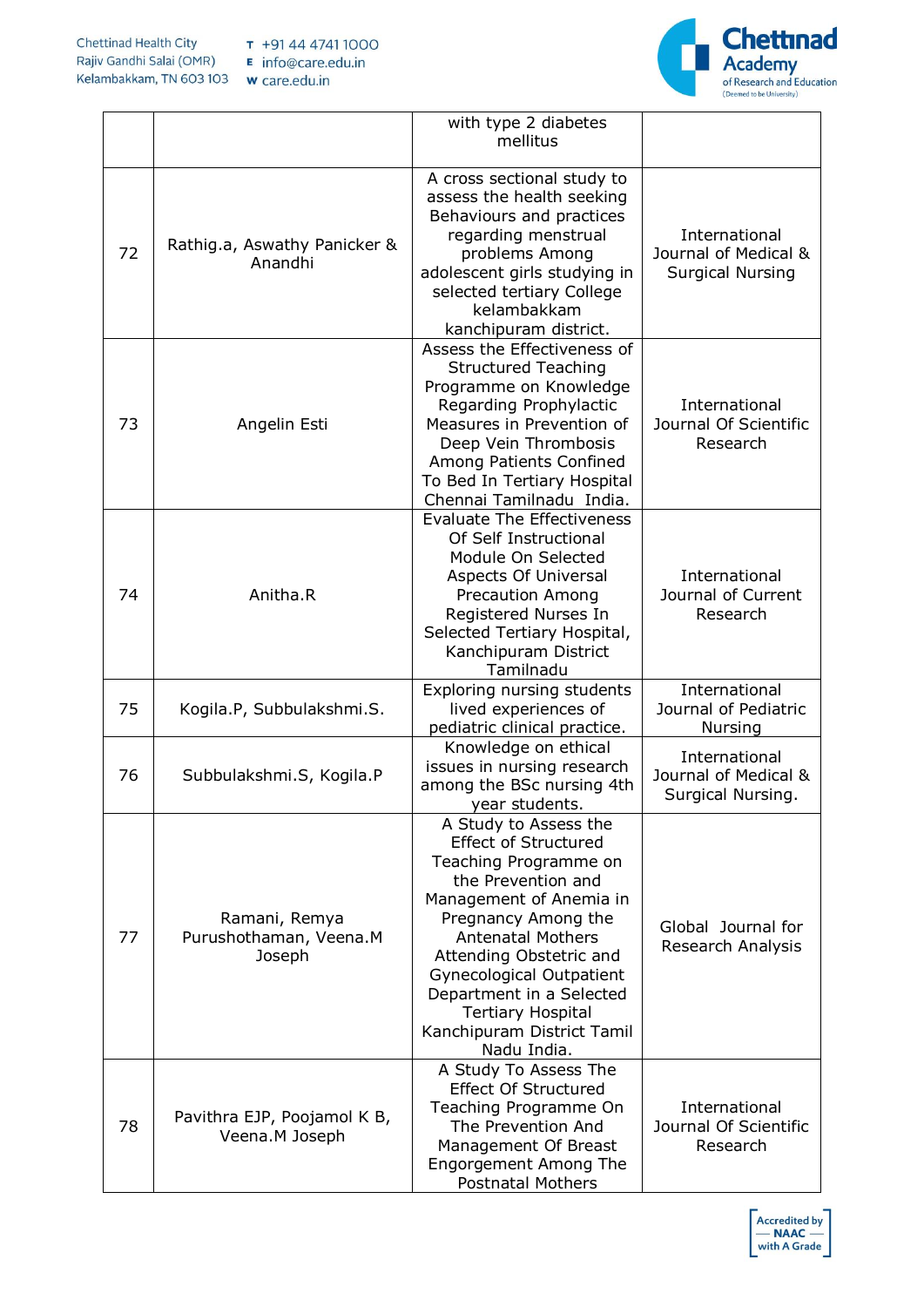

|    |                                                     | Admitted In The Postnatal<br>Ward In A Selected<br><b>Tertiary Hospital</b><br>Kanchipuram District Tamil<br>Nadu India                                                                                                                                         |                                                                |
|----|-----------------------------------------------------|-----------------------------------------------------------------------------------------------------------------------------------------------------------------------------------------------------------------------------------------------------------------|----------------------------------------------------------------|
| 79 | Veena.M Joseph                                      | <b>Effect Of Self Acupressure</b><br>On Anxiety Among The<br><b>Nursing Students</b><br>Undertaking Their<br>University Examination In<br>A Selected Nursing College<br>Tamil Nadu India                                                                        | Indian Journal Of<br>Applied Research                          |
| 80 | Lina, Kulanthai Theras<br>Mercy, Ms. Revathy. D     | A Quasi Experimental<br>Study to Assess the Effect<br>of Structured Teaching<br>Programme on The Level<br>of Knowledge Regarding<br>Poly Cystic Ovarian<br>Disease Among Students<br>in Selected College of<br>Nursing Kanchipuram<br>District Tamil Nadu India | Global Journal for<br>Research Analysis.                       |
| 81 | Sangeetha,<br>Shanthi, Revathy.D                    | A descriptive study to<br>assess the level of<br>knowledge on minor<br>ailments in pregnancy<br>among antenatal mothers<br>in selected tertiary hospital<br>kanchipuram Tamilnadu                                                                               | TJPRC.Journal of<br>Nursing and patient<br>safety & care       |
| 82 | Lakshmi.L. Mathangi.D.C                             | A study to assess the<br>effectiveness of music<br>therapy on psychological<br>problem of the elderly<br>residing in geriatric homes<br>Kanchepuram District<br>Tamilnadu India.                                                                                | International<br>Journal of current<br>research.               |
| 83 | Freddy.M.V, Gowsalya.S,<br>Lakshmi.L                | A descriptive study to<br>assess the level of<br>knowledge regarding<br>hypertension and its<br>management among<br>hypertensive elderly in a<br>selected rural community<br>kancheepuram District.                                                             | Indian Journal of<br>Applied research                          |
| 84 | Lakshmi.L, Shiv Bhushan<br>Sharma                   | A study to assess the<br>effectiveness of music<br>therapy elderly residing in<br>geriatric homes<br>Kanchepuram District<br>Tamilnadu India                                                                                                                    | <b>Internation Journal</b><br>of Recent Scientific<br>Research |
| 85 | Lakshmi.L, Shiv Bhushan<br>Sharma, Ramnath Shyamala | A study to assess the<br>effectiveness of music<br>therapy elderly residing in<br>geriatric homes<br>Kanchepuram District<br>Tamilnadu India                                                                                                                    | International<br>Journal of Science<br>and Research            |

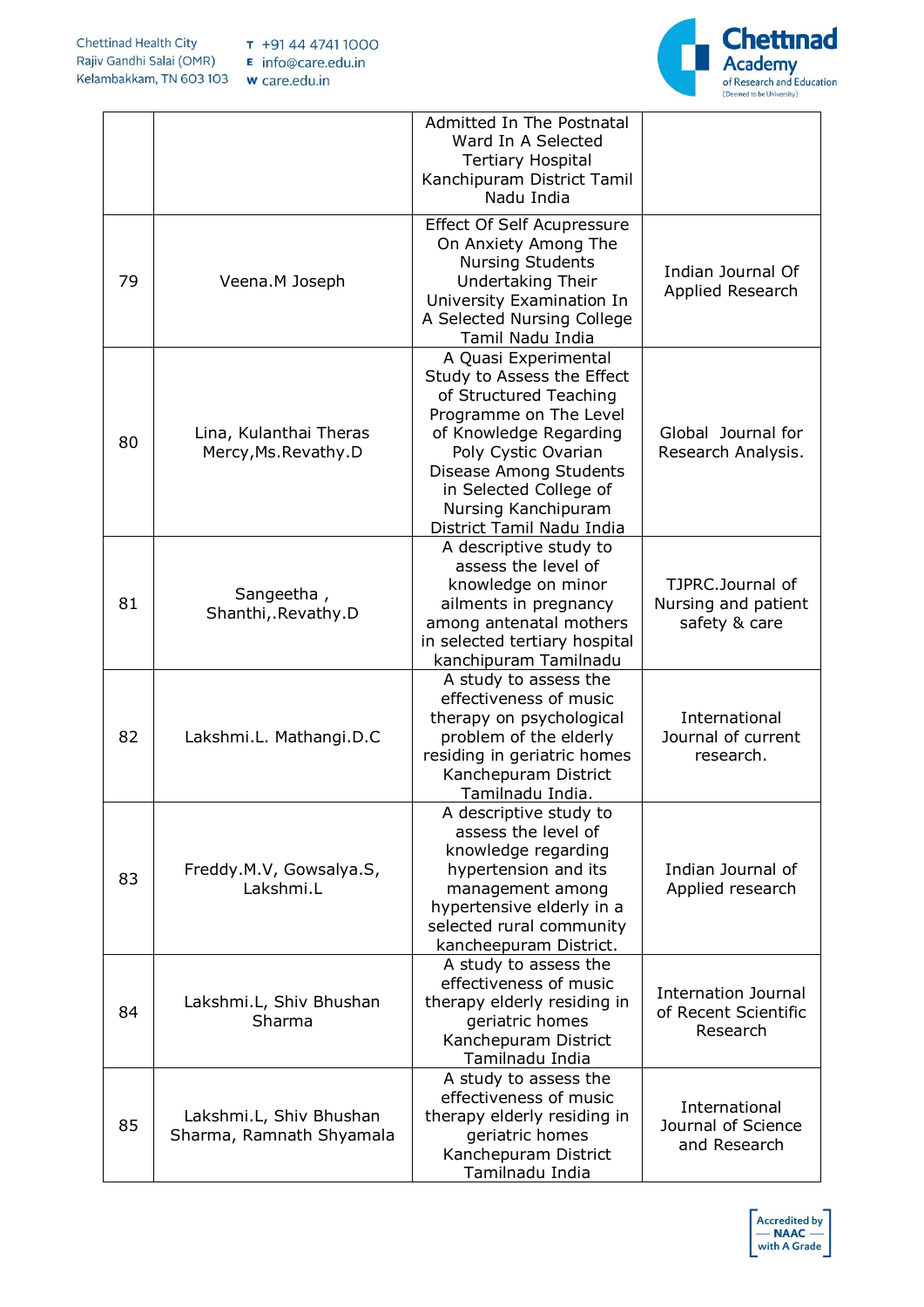

| 86 | Indirakumari.P, Vijay.G,<br>Vinili.S            | Level of knowledge<br>regarding impact of<br>tobacco chewing among<br>adolescent boys.                                                                                      | International<br>Journal of scientific<br>research                                                   |
|----|-------------------------------------------------|-----------------------------------------------------------------------------------------------------------------------------------------------------------------------------|------------------------------------------------------------------------------------------------------|
| 87 | Kavitha.R, Jeenu.S, Vinili.S                    | Level of knowledge on<br>prevention of calcium<br>deficiency among<br>adolescent girls.                                                                                     | Global Journal of<br>Research Analysis                                                               |
| 88 | Shenbagapraba.N, Devipriya                      | Effects of consanguineous<br>marriage among<br>adolescent girls.                                                                                                            | <b>Tamilnadu Nurses</b><br>and Midwives<br>Council Journal of<br><b>Community Health</b><br>Nursing. |
| 89 | Shenbagapraba.V, J. Miraclin, Jo<br>ys Nikshima | To Assess the of<br>knowledge on temporary<br>family planning methods<br>among primi para mothers<br>in selected community<br>area kanchipuram district<br>tamilnadu India. | Indian Journal of<br>Applied research                                                                |
| 90 | Nithya.G, Kavitha.P,<br>Geetha.D.               | Level of knowledge on<br>effects of consanguineous<br>marriage among adult<br>women.                                                                                        | Paripex-Indian<br>Journal of Research                                                                |
| 91 | Geetha.D, Elizabeth.K                           | Effectiveness of video<br>assisted teaching on<br>hazards of plastics and its<br>safe disposal.                                                                             | <b>Tamilnadu Nurses</b><br>and Midwives<br>Council Journal of<br><b>Community Health</b><br>Nursing  |
| 92 | Poornima.P, Juliet Sylvia                       | An experimental study to<br>assess the effectiveness of<br>behavioural modification<br>therapy on noctural<br>enuresis among rural<br>children in madurai<br>district.      | international journal<br>of scientific research                                                      |
| 93 | Stella suguna kumari, Annie<br>edith Melinda.J. | Assess the quality of<br>recovery among<br>postoperative patients<br>subjected to cardiac<br>surgery.                                                                       | International<br>Journal of Scientific<br>Research.                                                  |
| 94 | Stellasugunakumari,<br>Anbarasi.p,Ajith.A       | Assess the level of<br>knowledge on prevention<br>osteoporosis among<br>working women in selected<br>hospital administration<br>department.                                 | International<br>Journal of Scientific<br>Research                                                   |
| 95 | Saranya R, Stella suguna<br>Kumari S.           | Effectiveness of structured<br>teaching programme on<br>knowldge of antioxident<br>diet among cardiac<br>patients                                                           | International<br>Journal of applied<br>research                                                      |
| 96 | Angelin Esti, Malathi.V<br>PushpakalaKJ         | Assess the effectiveness of<br>structured teaching<br>programme on knowledge<br>regarding prophylactic                                                                      | International<br>Journal of Scientific<br>Research                                                   |

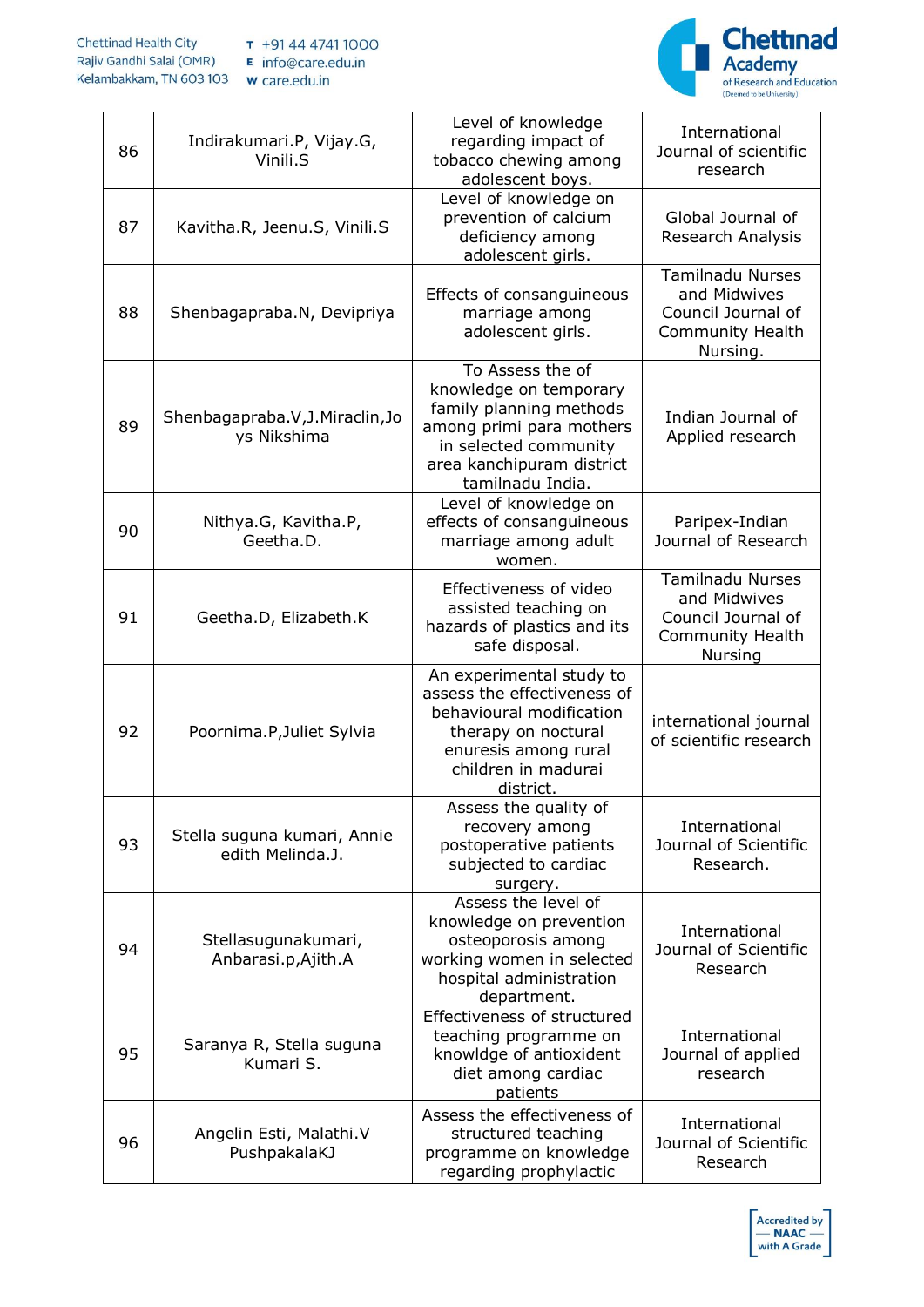

|     |                                                | measures in prevention of<br>Deep Vein thrombosis<br>among patients confined to<br>bed                                                                                                           |                                                                               |
|-----|------------------------------------------------|--------------------------------------------------------------------------------------------------------------------------------------------------------------------------------------------------|-------------------------------------------------------------------------------|
| 97  | Malathi .V, PushpakalaKJ                       | Flipped classroom-A Novel<br><b>Innovative Teaching</b><br>strategy for nursing<br>curriculum                                                                                                    | <b>TNNMC JNEA</b>                                                             |
| 98  | Gopinath.S, Malathi.V.                         | A quasi experimental study<br>to assess the effectiveness<br>of selected nursing<br>interventions on health<br>related quality of life and<br>activities of daily living<br>among COPD patients. | International<br>Journal of Scientific<br>Research                            |
| 99  | Pushpakala Jagannathan.                        | Factors affecting<br>compliance to self<br>management of bronchial<br>asthma as Perceived by<br>the asthmatic patients<br>receiving care in selected<br>hospitals chennai.                       | International<br>Journal of scientific<br>research                            |
| 100 | PushpakalaKJ, Abraham Chako                    | Effectiveness of video<br>assisted teaching on<br>knowledge and practice of<br>using metered dose inhaler<br>with spacer among<br>Patients with bronchial<br>asthma.                             | Journal of Research<br>in Humanities and<br>Social Science                    |
| 101 | PushpakalaKJ, Anju kuriakose<br>Antony Aniston | Assess the level of<br>knowledge on Biomedical<br>waste management among<br>staff nurses                                                                                                         | International<br>Journal of Current<br>Research                               |
| 102 | Jemcy John, A.Rathiga                          | <b>Effectiveness of Buerger</b><br>Allen Exercise to improve<br>the lower Extremity<br>perfusion among patients<br>with type 2 diabetes<br>mellitus                                              | International<br>Journal of current<br>research and<br><b>Academic Review</b> |
| 103 | K. Girigoswami, S.K. Metkar                    | <b>Magnetic Nanoparticles</b><br>Synthesized with Different<br>Precursor Stoichiometry<br><b>Induced Differential</b><br>Toxicity in Multiple Cell<br>Lines                                      | International<br>Journal of Scientific<br>Research                            |
| 104 | RSA. Husain, V. Ramakrishnan                   | Global variation of Human<br>Papilloma Virus genotypes<br>and selected genes<br>involved in cervical<br>malignancies                                                                             | Annals of Global<br>Health                                                    |
| 105 | V. Manigandan, R. Karthik and<br>R. Saravanan  | Marine Carbohydrate<br><b>Based Therapeutics for</b><br>Alzheimer Disease- Mini<br>Review                                                                                                        | Journal of<br>Neurology and<br>Neuroscience                                   |

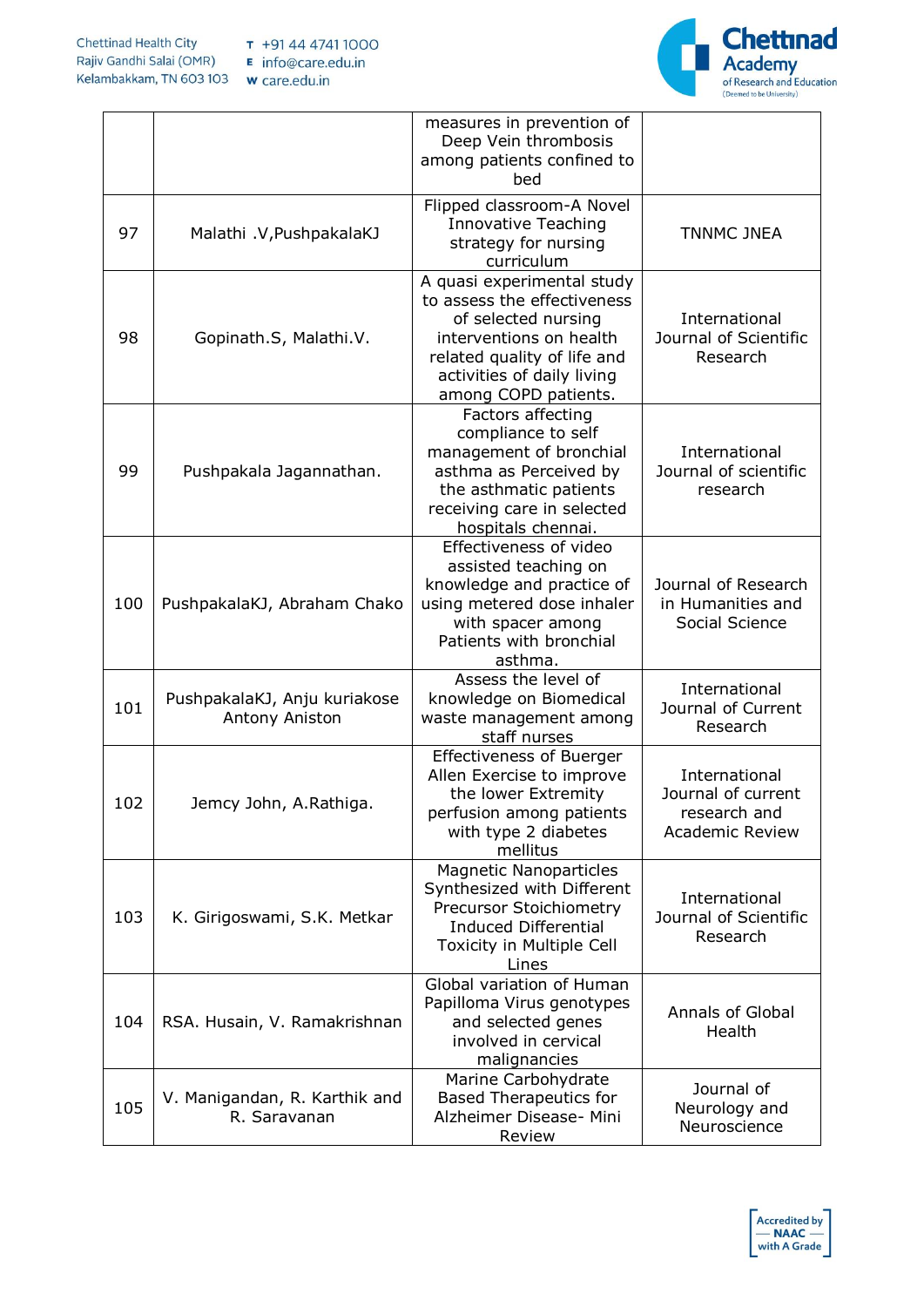

| 106 | P.J. Sabastian and R<br>Karunanithi                                                                                                                                                                                                                  | Aptamers and their<br>significant role in cancer<br>therapy and diagnosis                                                                    | <b>Biomedicines</b>                                                   |
|-----|------------------------------------------------------------------------------------------------------------------------------------------------------------------------------------------------------------------------------------------------------|----------------------------------------------------------------------------------------------------------------------------------------------|-----------------------------------------------------------------------|
| 107 | M. Prasad and P. Palanivelu.                                                                                                                                                                                                                         | Immobilization of a<br>Thermostable Fungal<br>Recombinant Chitinase on<br>Chitosan Beads and the<br>Properties of the<br>Immobilized Enzyme. | Biotechnology and<br>Applied<br>Biochemistry                          |
| 108 | K. Girigoswami, V. Meenakshi,<br>R. Murugesan, A. Girigoswami                                                                                                                                                                                        | Studies on Polymer-<br>Coated Zinc Oxide<br>Nanoparticles: UV-<br>blocking efficacy and in<br>vivo toxicity                                  | <b>Materials Science</b><br>and Engineering C                         |
| 109 | G. Arunkumar, T.V.<br>Tatarinova, J. Duty, D. Rollo,<br>A. Syama, V.S. Arun, V.J.<br>Kavitha, P. Triska, B.<br>Greenspan, R.S. Wells, R.<br>Pitchappan and The<br>Genographic Consortium                                                             | Genome-wide signatures<br>of male-mediated<br>migration shaping the<br>Indian gene pool                                                      | Journal of Human<br>Genetics                                          |
| 110 | G. Arunkumar, L.H. Wei, V.J.<br>Kavitha, A. Syama, V.S. Arun,<br>S. Sathua, R. Sahoo, R.<br>Balakrishnan, T. Riba, J.<br>Chakravarthy, B. Chaudhury,<br>P. Panda, P.K. Das, P.K.<br>Nayak, H. Li, R. Pitchappan<br>and The Genographic<br>Consortium | A late Neolithic expansion<br>of Y chromosomal<br>haplogroup O2a1-M95<br>from east to west                                                   | Journal of<br>Systematics and<br>Evolution                            |
| 111 | S. Jayanthi, B. Renuka, M.<br>Jeya, N. Meena, K.C. Divya                                                                                                                                                                                             | Plasmid Mediated Drug<br>Resistance In<br>4Acinetobacter Baumanii<br><b>Isolated From Clinical</b><br>Samples                                | Indian Journal of<br>Applied Research                                 |
| 112 | F. Muniraj, V. Amirtharaj and<br>S. Govindaraju                                                                                                                                                                                                      | Autoanalyzer Generated<br>Spurious Basophilia in<br>Adolescents and Adults                                                                   | International<br>Journal of Scientific<br>Study                       |
| 113 | Saravanan R, Gracia F, Khan<br>MM, Poornima V, Gupta VK,<br>Narayanan                                                                                                                                                                                | ZnO/CdO nanocomposites<br>for textile effluent<br>degradation and<br>electrochemical detection.                                              | Journal of Molecular<br>Liquids                                       |
| 114 | Sowjanya Bandlamudi, S.<br>Viveka, V. Viswambhar, M.J.<br>Sudha                                                                                                                                                                                      | Fingertip Pattern in<br>Schizophrenic Patients: A<br>Dermatoglyphics Study.                                                                  | International<br>Journal of Scientific<br>study                       |
| 115 | Manickam S, Hassan<br>Mohammad M, Muthusamy R,<br>Balaji TK.                                                                                                                                                                                         | Effect of Vata Gajankusha<br>Rasa in Rat Sciatic Nerve<br>Crush Injury                                                                       | International<br>Ayurvedic Medical<br>Journal.                        |
| 116 | Sowjanya Bandlamudi, S.<br>Viveka, V. Viswambhar, M.J.<br>Sudha                                                                                                                                                                                      | Quantitative Analysis of<br>Dermatoglyphics in<br>Schizophrenic Patients                                                                     | Indian Journal of<br>Applied Research                                 |
| 117 | M. Srinivasan, K. Kaviarasan<br>and T. K. Balaji.                                                                                                                                                                                                    | Phytochemical<br>identification of gossypium<br>herbaceum by gc-ms<br>analysis.                                                              | International<br>Journal Of Universal<br>Pharmacy And Bio<br>Sciences |

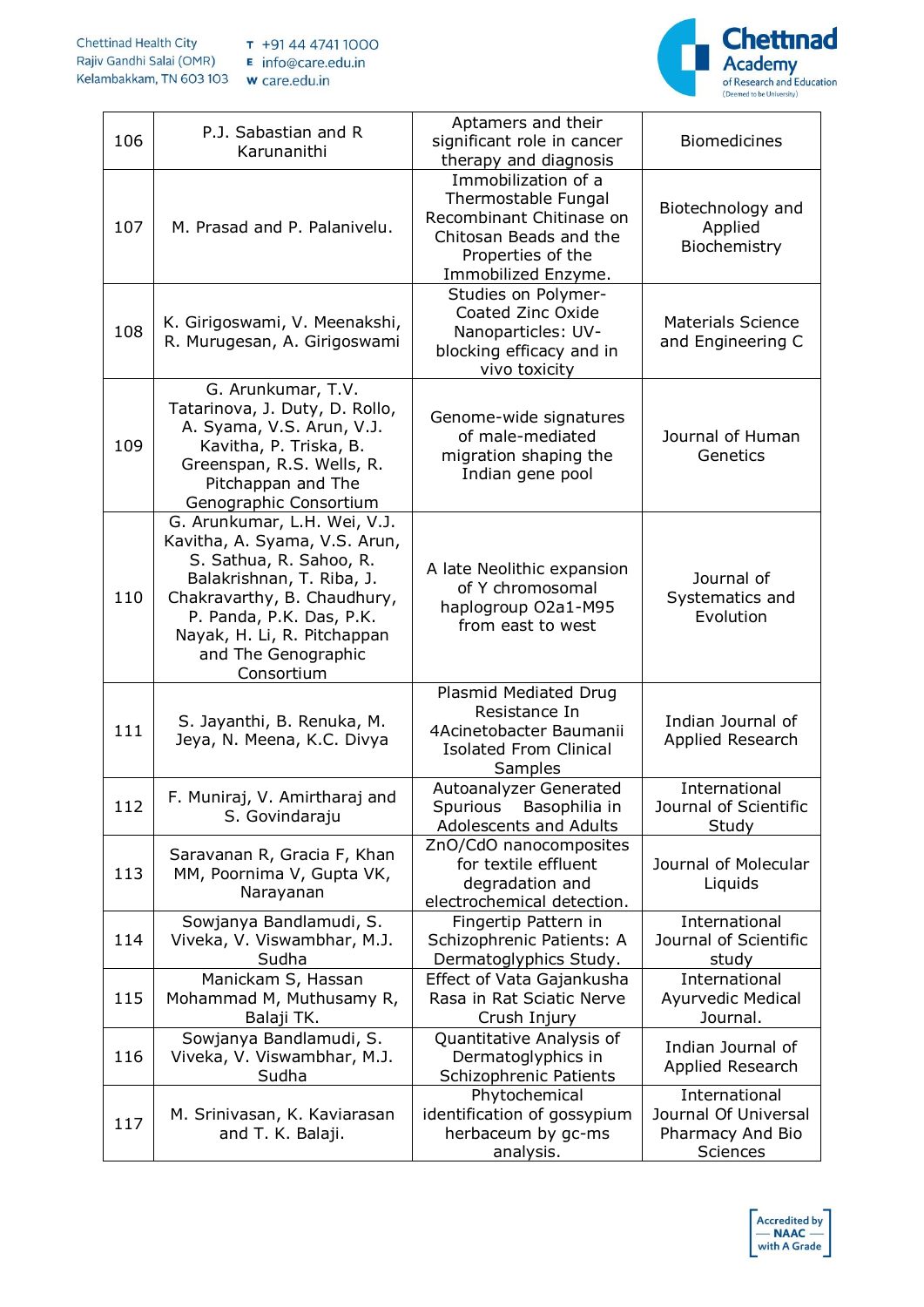

| 118 | Aruna S. Rajila RHS,<br>Vaithianathan, G. Balaji, T.<br>Sharmi, S                                                                                           | Study on accessory<br>abductor digiti minimi.                                                                               | International<br>Journal of Medical<br>Science Research<br>and Practice          |
|-----|-------------------------------------------------------------------------------------------------------------------------------------------------------------|-----------------------------------------------------------------------------------------------------------------------------|----------------------------------------------------------------------------------|
| 119 | Vijayalakshmi, K. Manickam,<br>S. Rajila, RHS, Sailatha, R,<br>Sathiya, S, Renuka, SA                                                                       | A study on the incidence of<br>neural tube defects in a<br>tertiary care hospital over<br>a period of five years.           | Journal of Clinical<br>and Diagnostic<br>Research                                |
| 120 | Hannah Sugirthabai<br>RajilaRajendran, Ashok<br>Victor, Gnanasundaram<br>Vaithianathan, Indumathi<br>Sundaramurthi, Thotakura<br>Balaji, Janani Yoganandham | Morphometric and clinical<br>analysis of moderator band<br>in humans                                                        | International<br>Journal of Anatomy<br>and Research                              |
| 121 | Malligai E, Santhini G and<br>Murugavel SK.                                                                                                                 | Pilot study to find out the<br>association of total<br>testosterone levels with<br>metabolic syndrome                       | International<br>Journal of Medical &<br><b>Applied Sciences</b>                 |
| 122 | Suruliraman SM, suma K and<br>Anjan S                                                                                                                       | Assessment of Quality of<br>Life among plantation<br>workers using WHOQOL-<br><b>BREF</b>                                   | MedPulse-<br>International<br><b>Medical Journal</b>                             |
| 123 | Anisha Mohan P, Suruliraman<br>SM, R Murali                                                                                                                 | Health status of workers in<br>a hair processing factory,<br>Chennai, Tamilnadu: A<br>cross-sectional study                 | International<br>Journal Of<br>Community<br><b>Medicine And Public</b><br>Health |
| 124 | Thirunavukarasu P, Priya K,<br>Jothiramalingam SB,<br>Marthandam J, Preethi P,<br>Prabakaran S, Sivakami R,<br>Navin RN                                     | Histopathology in chronic<br>tonsillitis: a retrospective<br>analysis.                                                      | Journal Of Evolution<br>Of Medical And<br><b>Dental Sciences</b>                 |
| 125 | Ramachandran, R., Viswanath,<br>S., Elangovan, P., &<br>Saravanan, N.                                                                                       | A study on male<br>homosexual behavior.                                                                                     | Indian Journal of<br>Sexually<br>Transmitted<br><b>Diseases</b>                  |
| 126 | Kiruba Dheenadhayalan,<br>Sundaramoorthy Srinivasan,<br>Sowdhamani Bakthavatsalam                                                                           | An unusual misleading<br>multiple nodules on the<br>extremities - a case report                                             | Our Dermatology<br>Online                                                        |
| 127 | Sarah S, Lijo G, Sukanya E,<br>Rajasekaran D                                                                                                                | Renal tubular acidosis due<br>to Sjogren's syndrome<br>presenting as hypokalemic<br>quadriparesis: A report of<br>two cases | Indian Journal Of<br>Nephrology                                                  |
| 128 | Ramcharan Reddy, Durga<br>Krishnan, Indrani,<br>Rajasekaran Durai.                                                                                          | An Analysis of<br>Demographic Clinical &<br>Hematological Profile of<br>Dengue Fever.                                       | Journal of Evolution<br>of Medical and<br><b>Dental Sciences</b>                 |
| 129 | Kavya Anbuselyan, Jegan<br>Niwas K, Sarah Subashini,<br>Rajasekaran Durai                                                                                   | Minimal Hepatic<br>Encephalopathy In<br>Alocoholic Cirrhosis                                                                | Journal of<br><b>Evolution of Medical</b><br>and Dental Sciences                 |
| 130 | Balaji R, Mayilanandhi K,                                                                                                                                   | Nerve Conduction Profile in                                                                                                 | Journal of Evolution                                                             |

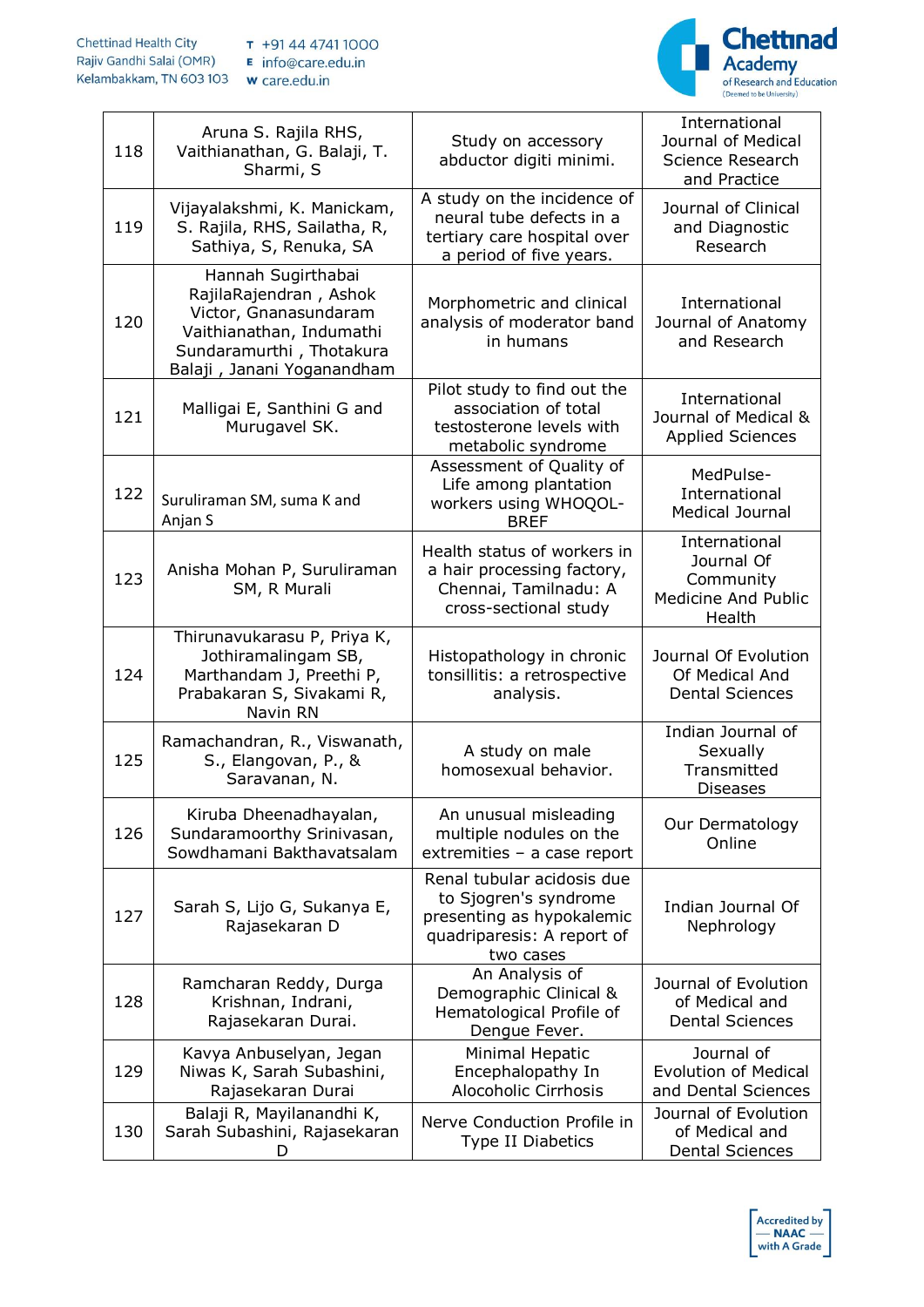

| 131 | Jegan Niwas K, Ramcharan<br>Reddy, Udayashankar D,<br>Durga Krishnan, Rajasekaran | Sickle Beta+ Thalassemia.                                                                                                                                              | <b>Chettinad Health</b><br>City Medical Journal                                    |
|-----|-----------------------------------------------------------------------------------|------------------------------------------------------------------------------------------------------------------------------------------------------------------------|------------------------------------------------------------------------------------|
| 132 | Durga Krishnan, Pavithra T,<br>Thuvaragah P, Rajasekaran D                        | Unusual Ocular<br>Manifestations in a Patient<br>with Alport's Syndrome.                                                                                               | <b>Chettinad Health</b><br>City Medical Journal                                    |
| 133 | K.Senthil Kumar R.<br>Anantharamakrishnan.                                        | Critical Analysis of Role of<br>Laparoscopy in<br>Appendicectomy-An<br><b>Institutional Study.</b>                                                                     | Journal of Evolution<br>of Medical and<br><b>Dental Sciences</b>                   |
| 134 | R.Anantharamakrishnan,<br>K.Senthil Kumar                                         | Thyrod Malignancies- A<br>prospective Study in a<br>rural teaching medical<br>college hospital.                                                                        | Journal of Evolution<br>of Medical and<br><b>Dental Sciences</b>                   |
| 135 | Saraswati Jayanthi R and<br>Jomy J                                                | Phenotypic<br>Characterization of<br>Clinically Significant<br>Coagulase Negative<br>Staphylococci and Their<br>Susceptibility Pattern in a<br>Tertiary Care Hospital. | International<br>Journal of Current<br>Microbiology and<br><b>Applied Sciences</b> |
| 136 | Jayanthi S, Jeya M,<br>Sundararaj T                                               | Effect of Amikacin over<br>biofilm formation of<br>Carbapenem Resistant<br>Pseudomonas aeruginosa<br>on Urinary catheters                                              | Indian Journal of<br>Applied Research                                              |
| 137 | Kanchana B, Arputhamary N,<br>Radhapandiyan and Pandiyan<br>N                     | Prevalence of Glucose<br><b>Tolerance Test</b><br>abnormalities in south<br>India                                                                                      | <b>Chettinad Health</b><br>city Madeical<br>Journal                                |
| 138 | Shivakrishna G and Pandiyan<br>N.                                                 | A New Simple Test for<br>Checking Vitality of<br>Spermatozoa.                                                                                                          | <b>Chettinad Health</b><br>city Medical Journal                                    |
| 139 | Pandiyan N,P Surya, Shah<br>Dupesh Khan                                           | Early diagnosis of<br>Endometriosis - Quo<br>Vadis?                                                                                                                    | <b>Chettinad Health</b><br>City Medical Journal                                    |
| 140 | Ramesh Raja D                                                                     | Are immotile spermatozoa,<br>Immotile or are they<br>Immotile but resting<br>spermatozoa?- A<br>prospective study.                                                     | <b>Chettinad Health</b><br>City Medical Journal                                    |
| 141 | Puvithra T                                                                        | T, Is weight gain the<br>precipitating factor for<br>Polycystic Ovarian<br>Syndrome? A hypothesis<br>based on a retrospective<br>study                                 | <b>Chettinad Health</b><br>City Medical Journal                                    |
| 142 | Shah DK and Pandiyan N                                                            | Ejaculatory Dysfunction - A<br>Mini Review                                                                                                                             | Advance in Sexual<br>Medicine                                                      |
| 143 | Manikumar.S, Kumutha.J                                                            | Non thriving young infant                                                                                                                                              | Indian journal of<br>practical pediatrics                                          |
| 144 | Kodeeswaran M, Ramesh VG,<br>Saravanan N, Udesh R                                 | Percutaneous<br>retrogasserian glycerol<br>rhizotomy for trigeminal<br>neuralgia: A simple, safe,                                                                      | Neurology India                                                                    |

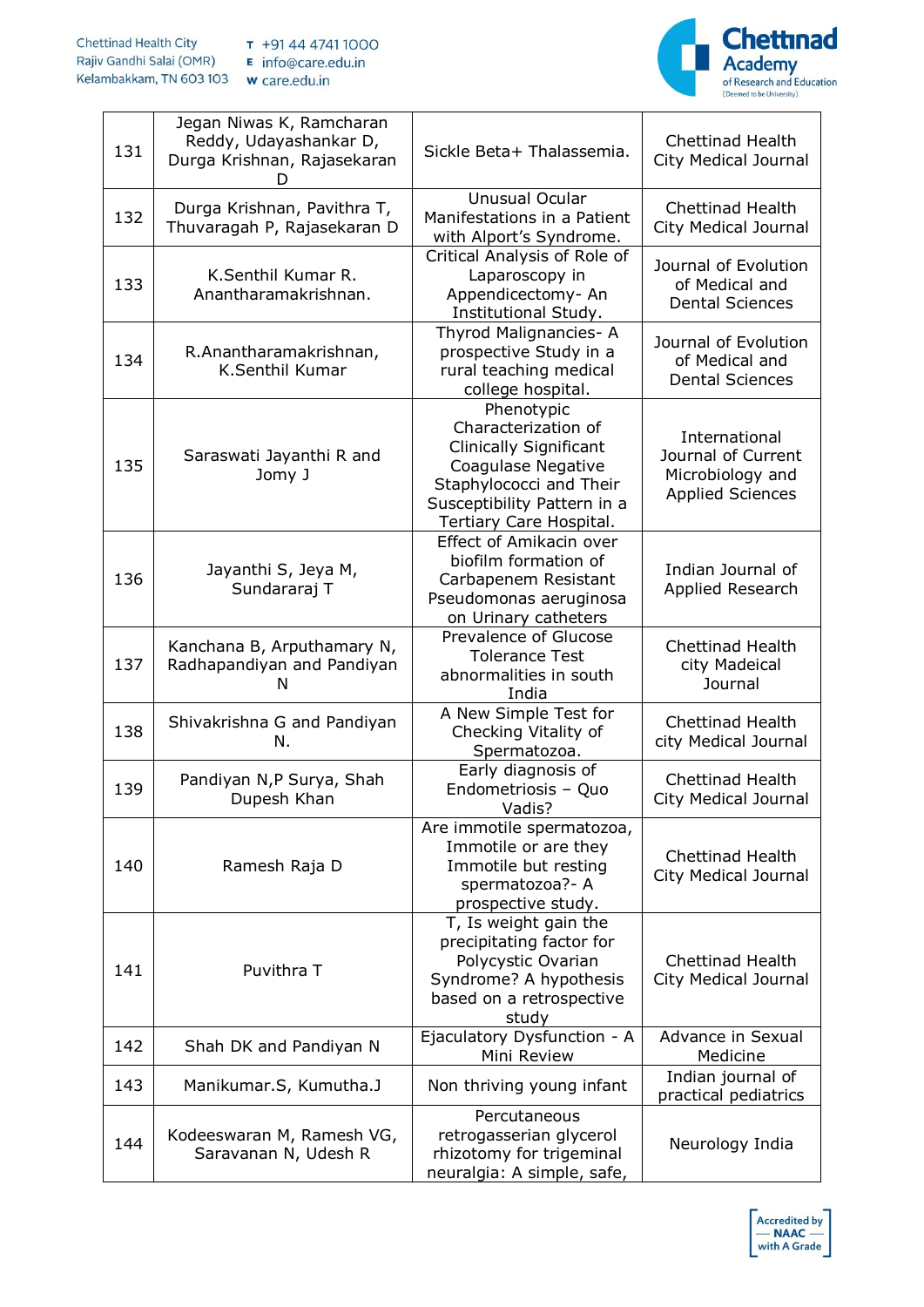

|     |                                                                                                                 | cost-effective procedure                                                                                                                                    |                                                                                 |
|-----|-----------------------------------------------------------------------------------------------------------------|-------------------------------------------------------------------------------------------------------------------------------------------------------------|---------------------------------------------------------------------------------|
| 145 | Ramesh VG, Bhanu K, Jothi R                                                                                     | The Madras Institute of<br>Neurology, Madras Medical<br>College, Chennai                                                                                    | Neurology India                                                                 |
| 146 | Ramesh VG.                                                                                                      | Neurosurgical teaching in<br>the present context                                                                                                            | Neurology India                                                                 |
| 147 | Ramesh VG, Krishna Kumar M,<br>Karthikeyan KV                                                                   | Vestibular Schwannomas -<br>Review Article.                                                                                                                 | <b>Chettinad Health</b><br>City Medical Journal                                 |
| 148 | Ramesh VG                                                                                                       | About Chiari, Arnold and<br>the Malformations                                                                                                               | Chettinad Health<br>City Medical Journal                                        |
| 149 | Muthukumar M, Mathews<br>L, Subbiah VN, Sreevalsan A                                                            | Intramyometrial<br>vasopressin as a<br>haemostatic agent : is it<br>really safe?                                                                            | Indian Journal of<br>Anesthesia                                                 |
| 150 | Farzana F, Sulaiman A,<br>Ruckmani A, Vijayalakshmi K,<br>Lakshmi K, Shri Ranjini                               | <b>Effects of Flax Seeds</b><br>Supplementation in<br>PolyCystic Ovarian<br>Syndrome.                                                                       | International<br>Journal of<br>Pharmaceutical<br>Science Review and<br>Research |
| 151 | Kandasamy V, Sailatha<br>R, Manickam, Ragila, Sathiya, Re<br>nuka                                               | A Study On The Incidence<br>Of Neural Tube Defects In<br>A Tertiary Care Hospital<br>Over A Period Of Five<br>Years                                         | Journal of Clinical<br>Diagnostic and<br>Research                               |
| 152 | Kavitha K, Vijayalakshmi K,<br>Nalini AP                                                                        | Evaluation of saline<br>infusion<br>sonohysterography in the<br>diagnosis of abnormal<br>uterine bleeding in<br>perimenopausal and<br>postmenopausal women. | International<br>Journal of Scientific<br>Research                              |
| 153 | K Swarnapriya, D Kavitha,<br>Gopireddy Murali Mohan<br>Reddy                                                    | Knowledge, Attitude and<br>Practices Regarding HPV<br>Vaccination Among Medical<br>and Para Medical in<br>Students, India a Cross<br>Sectional Study        | Asian Pacific Journal<br>of Cancer<br>Prevention                                |
| 154 | Ayyakutty Muni Raja,<br>Siddharam Janti, Adnan<br>Matheen, Charanya<br>Chendilnathan, Pandurangan<br>Ramalingam | Cross-sectional<br>questionnaire study of<br>ocular effects among IT<br>professionals who use<br>computers.                                                 | International<br>Journal of Medicine<br>and Public                              |
| 155 | Shankar, K. Stephen<br>Sudhakar, C. Charanya, R.<br>Pandurangan.                                                | Clinical Analysis of Low<br>Vision AIDS.                                                                                                                    | Journal of Evolution<br>of Medical and<br><b>Dental Sciences</b>                |
| 156 | Janti S, Chendilnathan C, Raja<br>AM, Matheen A                                                                 | Congenital retinoschisis: A<br>case report.                                                                                                                 | Muller J Med Sci Res                                                            |
| 157 | Agrawal S, Premnath G                                                                                           | Study of impact of<br>Diabetes Mellitus on<br>anterior chamber depth as<br>detected by partial<br>coherence interferometry.                                 | Jour. Marine Medical<br>Society                                                 |
| 158 | Gopalan Balachandar and<br>Mudiam Narayana Reddy                                                                | Compressive Ulnar<br>Neuropathy Due to a<br>Ganglion Cyst and                                                                                               | JB & JS Case<br>Connector.                                                      |

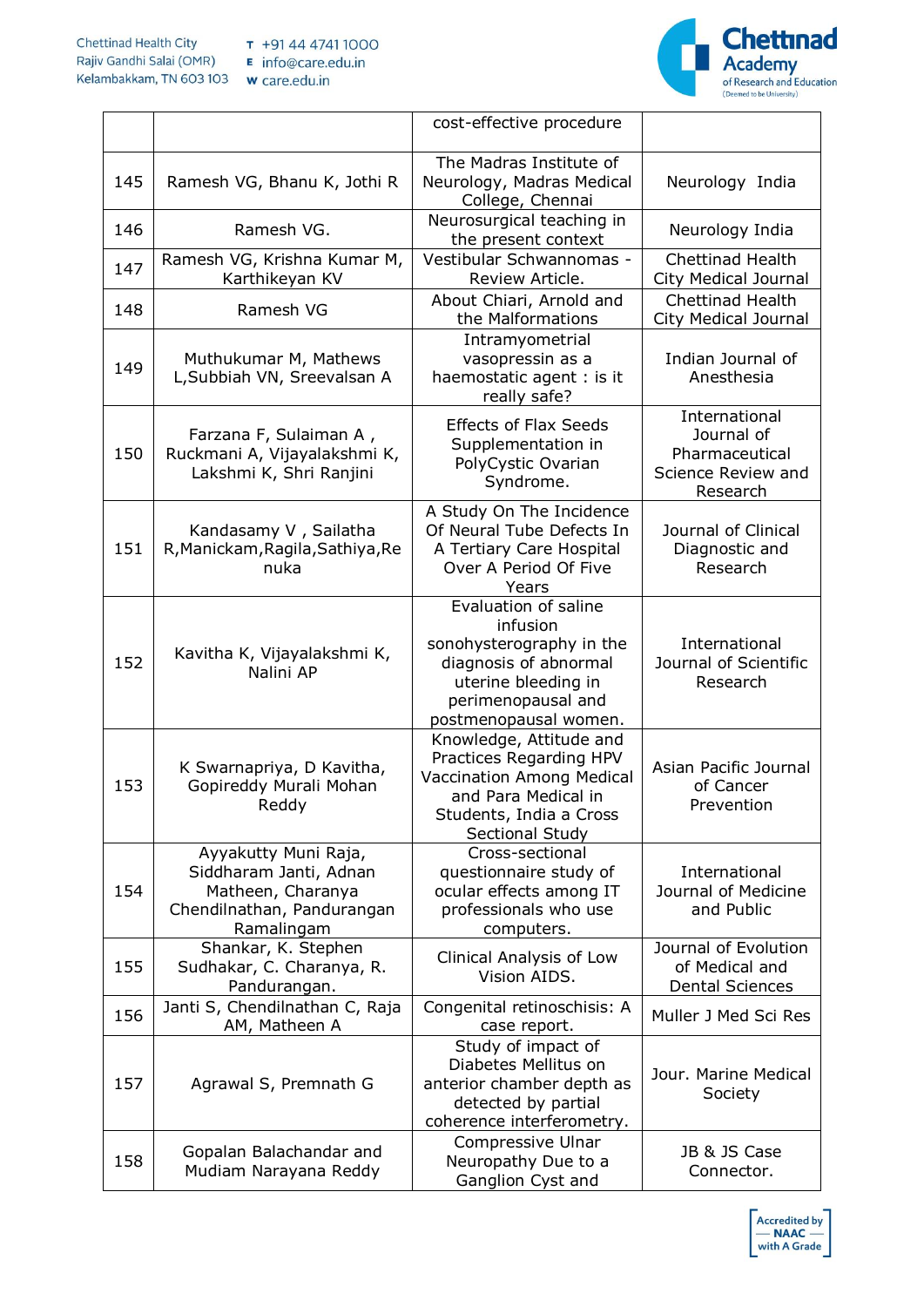

|     |                                                                                                                                                                   | <b>Thickened Cubital Tunnel</b><br>Retinaculum Fifty Years<br>After Osteomyelitis<br>Variolosa of the Elbow A<br>Case Report                                                                    |                                                                           |
|-----|-------------------------------------------------------------------------------------------------------------------------------------------------------------------|-------------------------------------------------------------------------------------------------------------------------------------------------------------------------------------------------|---------------------------------------------------------------------------|
| 159 | Raghavan V, Shivaprashanth<br>K, Ramesh Rao K                                                                                                                     | Pleomorphic hyalinising<br>angiectatic tumour:<br>Immunohistochemical<br>study with review of<br>literature.                                                                                    | International<br>Journal of Scientific<br>study Case Reports<br>& Reviews |
| 160 | Sushmanayar, Sivasailam R,<br>Anantharamakrishnan R,<br>Arumugam C, Sudha S and<br>Sanjay T.                                                                      | Clinicopathologic Case<br>Report of Retrosternal<br>Goite.                                                                                                                                      | <b>Chettinad Health</b><br>City Medical Journal                           |
| 161 | Femela Muniraj, Balamurugan<br>Senthilnayagam                                                                                                                     | The smallest adenomatoid<br>tumour of fallopian tube<br>ever reported.                                                                                                                          | <b>British Biomedical</b><br><b>Bulletin</b>                              |
| 162 | Subbarayan D, Singh M,<br>Khurana N, Sathish A                                                                                                                    | Histomorphological<br>features of intestinal<br>atresia and its clinical<br>correlation                                                                                                         | Journal of Clinical<br>and Diagnostic<br>Research.                        |
| 163 | Antony J, F.Shirley , Nathan.<br>R, Suresh.P, Rathinasamy.M                                                                                                       | Clinical profile of scrub<br>typhus in pediatric<br>population -A case series-<br>letter to editor: viewers<br>choice                                                                           | pedoncalljourna                                                           |
| 164 | Shobananarasimhan, Ganavi.R,<br>L.Umadevi.                                                                                                                        | A Retrospective study of<br>profile of domestic<br>accidents in children from<br>a teritiary care center                                                                                        | Journal of Evolution<br>of Medical and<br><b>Dental Sciences</b>          |
| 165 | Ganavi.R, Anitha.E, L.Uma<br>Devi                                                                                                                                 | Assessment of Speech and<br>Language delay using<br>Language evaluation scale<br>Trivandrum(LEST 0-3)                                                                                           | <b>Chettinad Health</b><br><b>City Medical Journal</b>                    |
| 166 | Rathinasamy M, Srinivasan K,<br>Umadevi L<br>Manikumar, Sujatha Sridharan,<br>,KathirSubramaniam,<br>Subhadevi S,<br>JaishreeVasudevan, , Jenifer<br>JabakaniEour | <b>Experiences of Swine Flu</b><br>Cases in Office Practice                                                                                                                                     | Chettinad Health<br>City Medical Journal                                  |
| 167 | Rathinasamy.M, Srinivasan<br>.K, UmaDevi.L, Suresh.P, Jaishre<br>eV, Balachandran Gopalan, Subh<br>adevi, Ganavi R                                                | Identification of<br>physiological bow legs and<br>knock knees in children in<br>office practice                                                                                                | Indian journal of<br>practical pediatrics                                 |
| 168 | M. Duraivel, R. Arunkumar, A.<br>Ruckmani, G. Arunkumar, M.<br>S. Sreekanth, K. Bhanu, N.<br>Thamilpavai, K. Fatima<br>Farzana.                                   | Study to assess the<br>prevalence of human<br>leukocyte antigen-A*3101<br>allele among Indian<br>epileptic patients and its<br>influence on safety and<br>efficacy of antiepileptic<br>therapy. | International<br>Journal of Basic &<br>Clinical<br>Pharmacology           |
| 169 | S. Latha, R. Sanjay Andrew,<br>R. Shyamala, S. Brinda                                                                                                             | 2015Influence of BMI in<br>Pulmonary Function Test in<br>Diabetic Subjects                                                                                                                      | Journal of Medical<br>Science And clinical<br>Research                    |

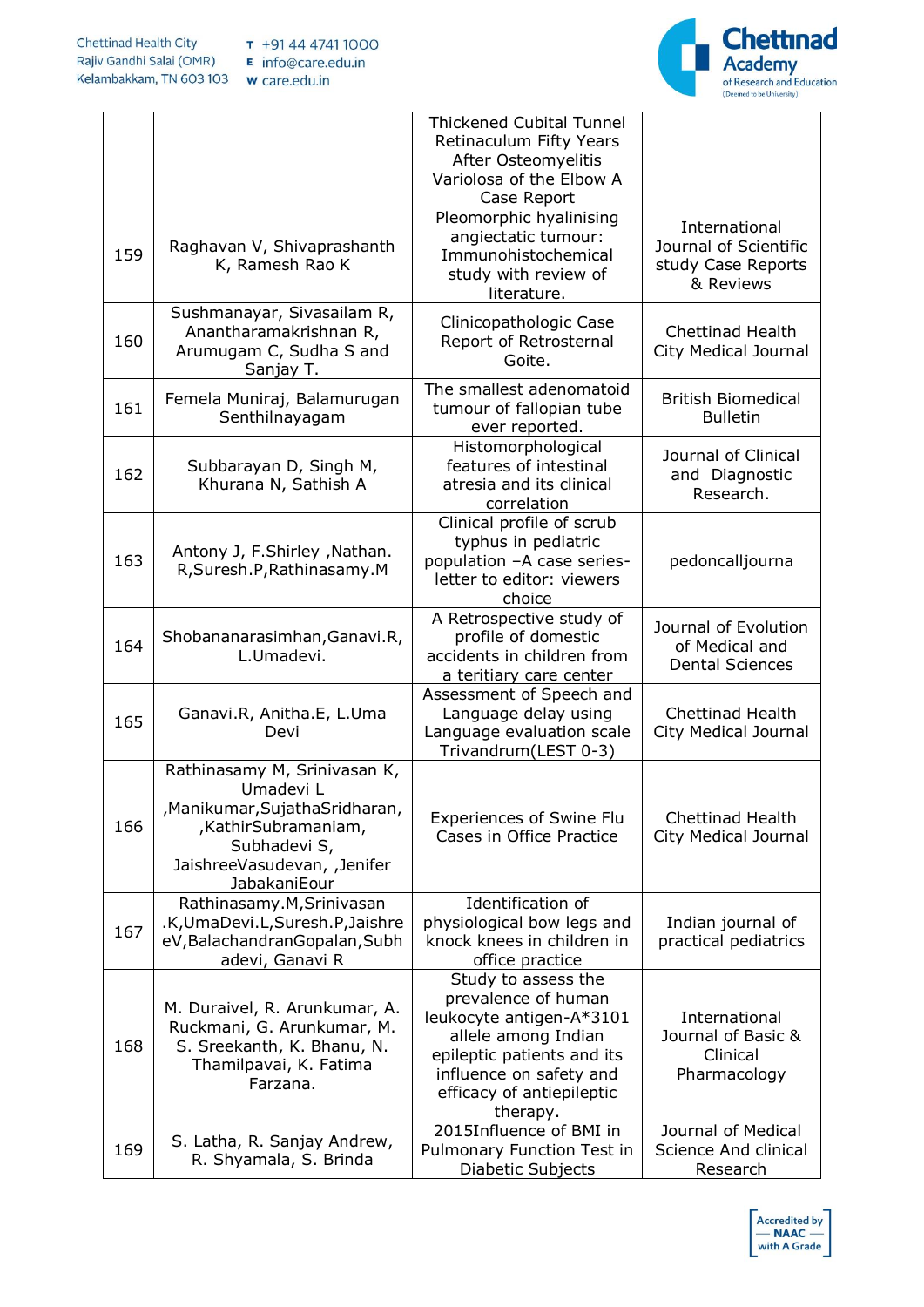

| 170 | Prasunpriya Nayak, Sharma<br>SB, Chowdary NVS                                                                          | Thalamic superoxide and<br>peroxide handling capacity<br>(SPHC): An experimental<br>study with aluminium,<br>ethanol and tocopherol in<br>rats.                  | Indian Journal of<br>Experimental<br>Biology                                |
|-----|------------------------------------------------------------------------------------------------------------------------|------------------------------------------------------------------------------------------------------------------------------------------------------------------|-----------------------------------------------------------------------------|
| 171 | Prasunpriya Nayak, Chowdary<br>NVS, Sharma SB                                                                          | Influence of Prooxidant<br>exposure on Aluminium-<br>induced alterations in<br>Open-field behavioural<br>study in rats.                                          | Indian Journal of<br>Physiology and<br>Pharmacology                         |
| 172 | Ahamed Basha, Prince<br>Johnson Samuel, Mathangi<br>Damal Chandrasekar,<br>Ramnath Shyamala, Siva<br>Shankar Rangasamy | Towards Standardization-A<br>new protocol for oil drop<br>test (Neikuri) in healthy<br>subjects                                                                  | International<br>Journal of<br>Pharmacology and<br><b>Clinical Sciences</b> |
| 173 | L. Lakshmi, Shiv Bhushan<br>Sharma                                                                                     | . A study to assess the<br>effectiveness of music<br>therapy on elderly residing<br>in selected geriatric<br>homes, Kancheepuram<br>District, Tamil Nadu, India. | International<br>Journal of Recent<br>Scientific Research                   |
| 174 | Brinda S, Sanjay Andrew R,<br>Shyamala R, Anitha A.                                                                    | Variability of leukocyte<br>count as an inflammatory<br>response among<br>hypertensives.                                                                         | Journal of Evidence<br><b>Based Medical</b><br>Health                       |
| 175 | Subramanian S, Ragulan R,<br>Aparjindal, and Viswambhar V                                                              | The study of efficacy<br>tolerability and safety of<br>theophylline given along<br>with formoterol plus<br>budesonide in COPD                                    | Journal of Clinical<br>and Diagnostic<br>Research                           |
| 176 | Subramanian.S, Ragulan R,<br>Natraj.M, Meenakshi.N and<br>Viswambhar                                                   | Co-Existence of<br>Scleroderma and<br>Pulmonary Tuberculosis.                                                                                                    | Scholars journal of<br><b>Medical Case</b><br>Reports                       |
| 177 | Ragulan R, Subramanian S,<br>Arunbabu and<br>Surendramenon.                                                            | A comparative study of<br>clinico-radiological profile<br>of pulmonary tuberculosis<br>in diabetic and non<br>diabetic adults.                                   | International<br>Journal of Pharma<br>and Bio Sciences                      |
| 178 | Subramanian S, Aparjindal,<br>Abubucker S and Meenakshi N                                                              | Pulmonary Sequestration -<br>Rare Findings.                                                                                                                      | International<br>Journal of Pharma<br>and Bio Sciences                      |
| 179 | Arunbabu, Subramanian S,<br>Meenakshi N and Ragulan                                                                    | Comparison Of Clinico-<br>Radiological Profile Of New<br><b>Smear Positive Pulmonary</b><br><b>Tuberculosis Cases Among</b><br>Young Adult And Elderly<br>People | International<br>Journal of Scientific<br>Research                          |
| 180 | Aparjindal, Subramanian S,<br>Meenakshi N, Ragulan R,<br>Viswambhar V and Arunbabu<br>V                                | Correlation of peripheral<br>eosinophilia with severity<br>of nasobronchial allergy.                                                                             | International<br>Journal of Scientific<br>Research                          |
| 181 | Sowjanya B, Viveka,<br>Viswambhar V and Sudha                                                                          | Quantitative analysis of<br>Dermatoglyphics in<br>schizophrenic patients.                                                                                        | Indian Journal of<br>Applied Research                                       |